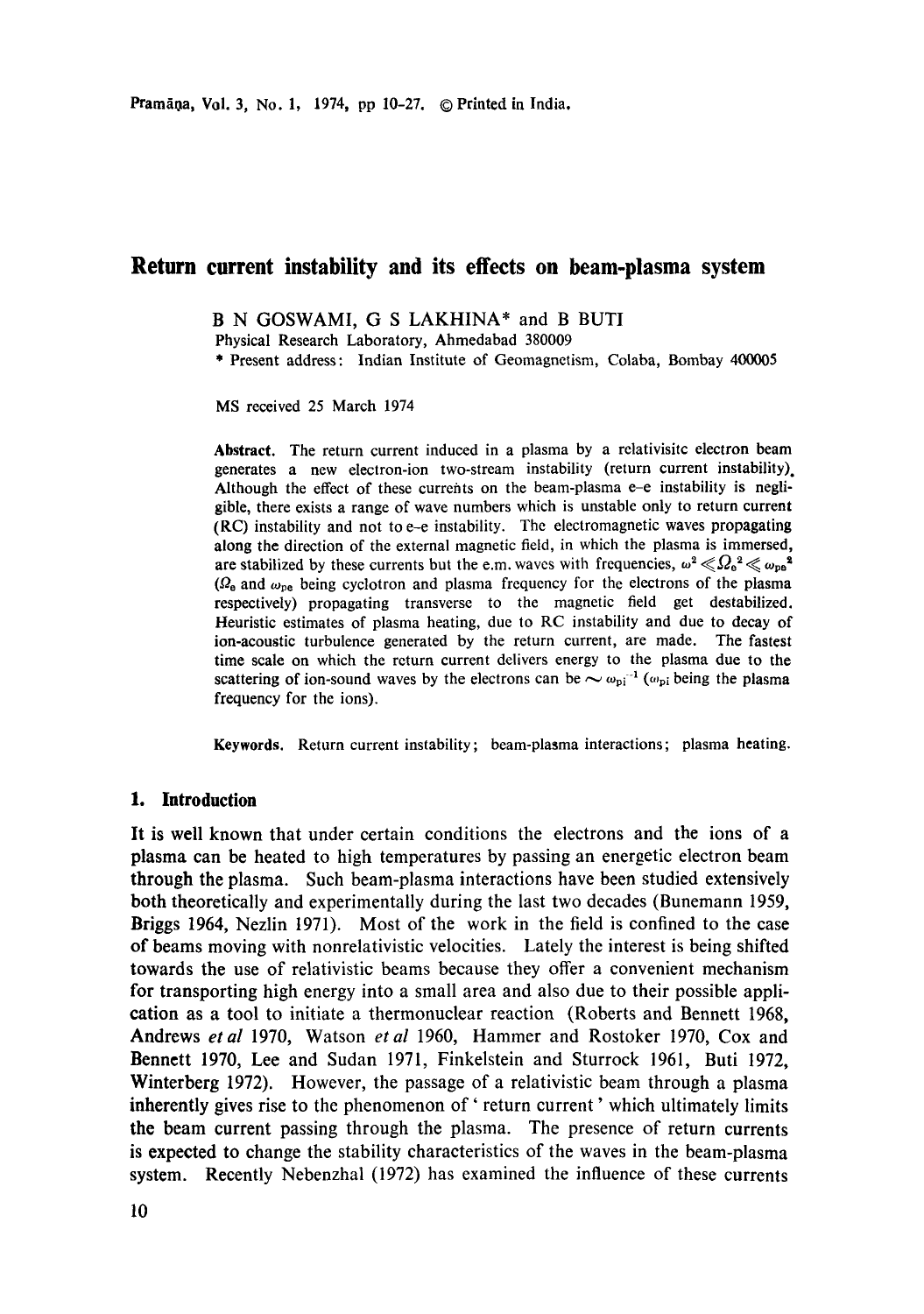on the transverse waves for the cold plasma in the absence of any external magnetic field. He finds that only in the extreme relativistic case when  $(\gamma_0 n_h/n_p) > 1$   $(n_h$ and  $n_p$  being the densities of electrons in the beam and in the plasma, respectively, and  $y_0 = (1 - U^2/c^2)^{-1/2}$ , where U and c are the velocity of the beam and that of light, respectively), the return current effects are important.

In this paper we have attempted to ascertain the role of return currents on **the**  stability of longitudinal as well as transverse waves which are excited when a relativistic beam of electrons impinges on the hot plasma immersed in a uniform magnetic field.

We find that, besides the usual beam-plasma electron-electron (e-e) instability, the electrostatic waves can support an instability which arises because of the presence of return currents. This return current instability can be excited by beam currents which are less than  $I_{cr}$ , the critical currents required to excite the e-e instability. Moreover, for  $I > I_{cr}$ , there exists a range of wave numbers ( $k_{cr}$  <  $k < k_{cr}$ , where  $k_{cr}$  and  $k_{cr}$ <sup>n</sup> are the largest wave numbers which are unstable to e-e instability and to return current instability, respectively) which is unstable to return current instability and not to e-e instability. The electromagnetic waves propagating in the direction of the magnetic field are stabilized whereas the one propagating in the transverse direction are destabilized by the return currents.

The possibility of heating a plasma to thermonuclear temperatures (Babykin *etal* 1971, Winterberg 1972) has recently drawn considerable attention of both theoretical and experimental physicists. Optimistic estimates of final heating due to return current instability (Guillory and Benford 1972), e-e two-stream instability (Thode and Sudan 1973) and due to decay of return currents because of ionacoustic turbulence (Lovelace and Sudan 1971) have recently been made. A number of experiments (Altyntsev *et al* 1971, Miller and Kuswa 1972, Stallings *et al* 1972, Goldenbaum *et al* 1972, Kapetanakos *et al* 1972, Miller and Kuswa 1973, Korn *etal* 1973) for heating plasma electrons, using intense pulsed relativistic electron beams, have also been reported recently. The important questions that have to be answered are the rate at which the beam delivers energy to the plasma and the partitioning of the energy between the plasma particles and the waves. In section 3.1 c we have considered the quasilinear development of the return current instability and have shown that the rate at which the electrons are heated is larger than the rate at which the ions are heated. Hence, the electrons will be preferentially heated by this instability and when the return current is such that it satisfies the condition  $V_r > (c_s/2)^{1/2} a_{\parallel e}$  (where  $V_r$  is the velocity of the return current electrons,  $c_s$  is the speed of sound and  $a_{\parallel}$  is the thermal velocity of the plasma electrons), the ion-acoustic instability will set in. The rate at which the return current delivers energy to the plasma due to scattering of the ionacoustic waves by the electrons is also reported in this section.

#### **2. Dispersion relation**

Let us consider a hot plasma imbedded in a uniform magnetic field  $B_0$  which we take along the  $Z$ -axis. A relativistic beam of electrons of radius  $a$  is streaming with velocity U through the plasma along the direction of  $B_0$ . The beam density,  $n_{\rm b}$ , is taken to be much smaller than the background plasma density,  $n_{\rm p}$ , through which the beam is moving. We further assume that the plasma is hot but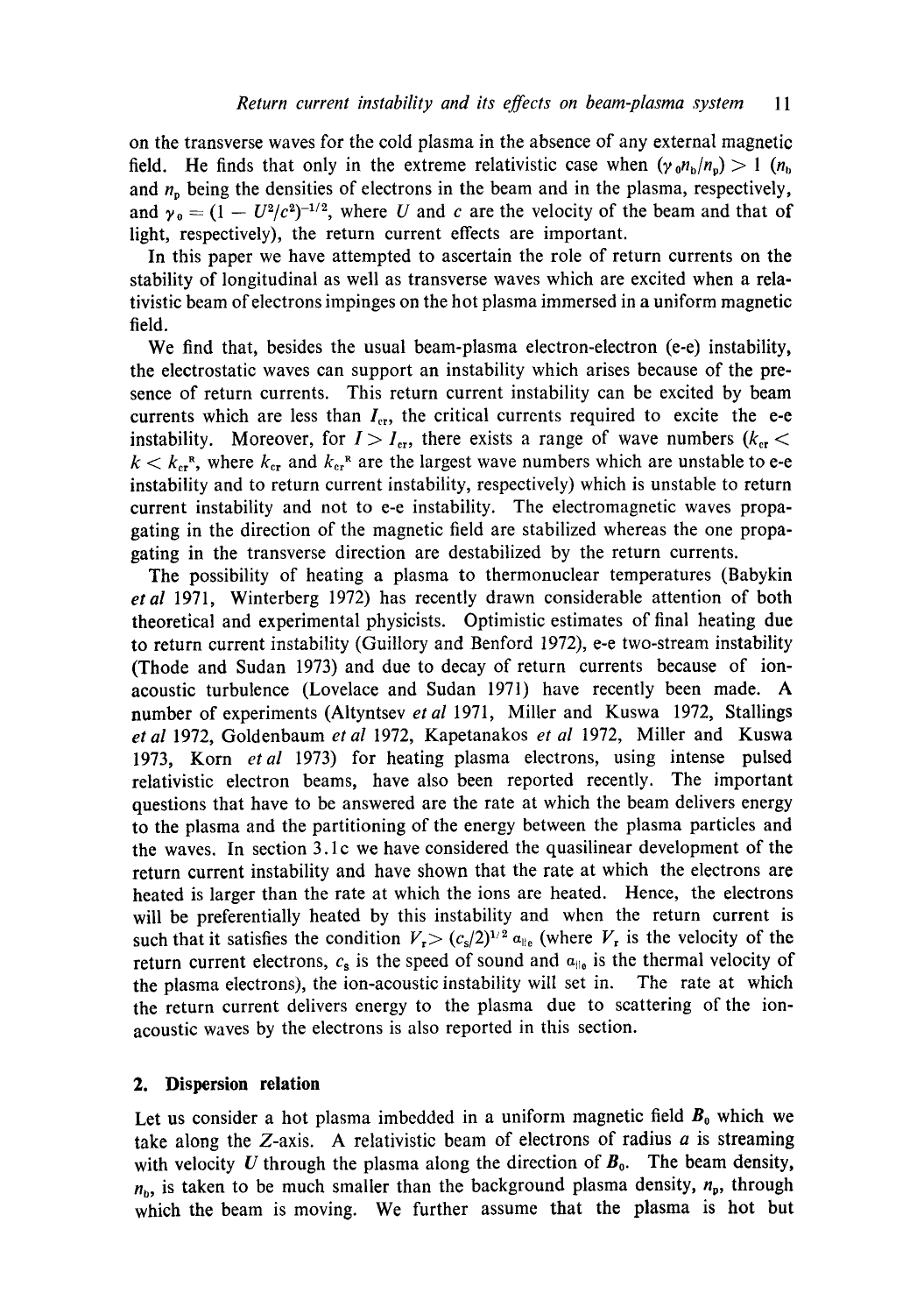nonrelativistic; this restricts the analysis to temperatures such that  $k_B T \leq m c^2$  (m being the electron rest mass).

As the beam propagates through the plasma the changing self-magnetic field towards the head of the beam induces a back current in the plasma which eventually neutralizes the beam current. The effect of such a return current can be taken into account in an indirect way through the inclusion of a return velocity  $V_r$ , similar to the usual drift velocity, in the equilibrium distribution function of the plasma electrons. This return velocity is related to the beam velocity *U* through the current neutralization relation, *viz.*  $J_p^0 + J_p^0 = 0$ , where  $J_p^0$  and  $J_p^0$  are the unperturbed plasma and beam current densities, respectively. On assuming that the return

current is mainly due to the electrons, the return velocity is simply given by  
\n
$$
V_r = -(n_b/n_r) U
$$
\n(1)

Consequently for the plasma particles we can take the following equilibrium distribution function :

$$
f_{0j}^{P} = \frac{1}{\pi^{3/2} a_{\parallel j} a_{\perp j}^{2}} \exp \left[ - \nu_{\perp}^{2} / a_{\perp j}^{2} - (v_{\parallel} - V_{\perp j})^{2} / a_{\parallel j}^{2} \right]
$$
 (2)

where  $a_{\parallel, \perp j} = (2k_B T_{\parallel, \perp}/m)^{1/2}$  are the parallel (perpendicular) thermal velocities for the *j*th species. The subscript labels the plasma species, *i.e.*  $j = e$  for electrons and i for ions. Moreover  $V_{11} = 0$  and  $V_{1e} = V_{1}$ , as given by eq. (1). For the beam, we choose a delta-type distribution function, namely

$$
f_{\mathbf{0e}}^{\mathbf{b}} = \frac{1}{\pi p_{\mathbf{1}}} \delta(p_{\mathbf{1}}) \delta(p_{\mathbf{0}} - p_{\mathbf{0}}) \tag{3}
$$

The superscripts p and b are used to distinguish the plasma and the beam parameters.

For small perturbations the motion of the charged particles moving with relativistic speeds is governed by the linearized Vlasov equation. Following the procedure outlined by Buti (1963) and Montgomery and Tidman (1964), and on using the full set of Maxwell equations, we arrive at the following dispersion relation

$$
|\mathbf{R}| = 0,\tag{4}
$$

where

$$
\mathbf{R} = (c^2 k^2 - \omega^2) \mathbf{I} - c^2 k \mathbf{k} + \boldsymbol{\sigma}
$$
 (5)

with

$$
\sigma = \mp \sum_{a=p, b} \sum_{j} \omega_{a j}^{2} \frac{i \omega}{\Omega_{j}} \int dp p \int_{\mp \infty}^{\phi} d\phi' G(\phi')
$$
  
 
$$
\times \left[ \frac{\partial f_{0j}^{a}}{\partial p} + \frac{k \times p \times (\partial f_{0j}^{a}/\partial p)}{m_{j} \omega \gamma_{j}} \right]
$$
(6)

$$
\ln G(\phi') = \pm \frac{i}{m_1 \Omega_1} \left[ (k_{\parallel} p_{\parallel} - m_1 \omega \gamma_1) (\phi - \phi') + k_{\perp} p_{\perp} (\sin \phi - \sin \phi') \right] (7)
$$

 $\omega_{\alpha j} = (4\pi n_i e_i^2/m_i)^{1/2}$  and  $\Omega_j = (e_j B_0/m_i c \gamma_i)$  are the plasma and cyclotron frequencies of the *j*th species. The label  $\alpha$  appearing in eq. (6) implies that the summation is over the beam as well as the plasma parameters. Moreover, the upper sign in eq. (6) correponds to the ions and the lower one corresponds to the electrons. The rest of the symbols have their usual meaning and are defined in the above mentioned references (Buti 1963, Montgomery and Tidman 1964).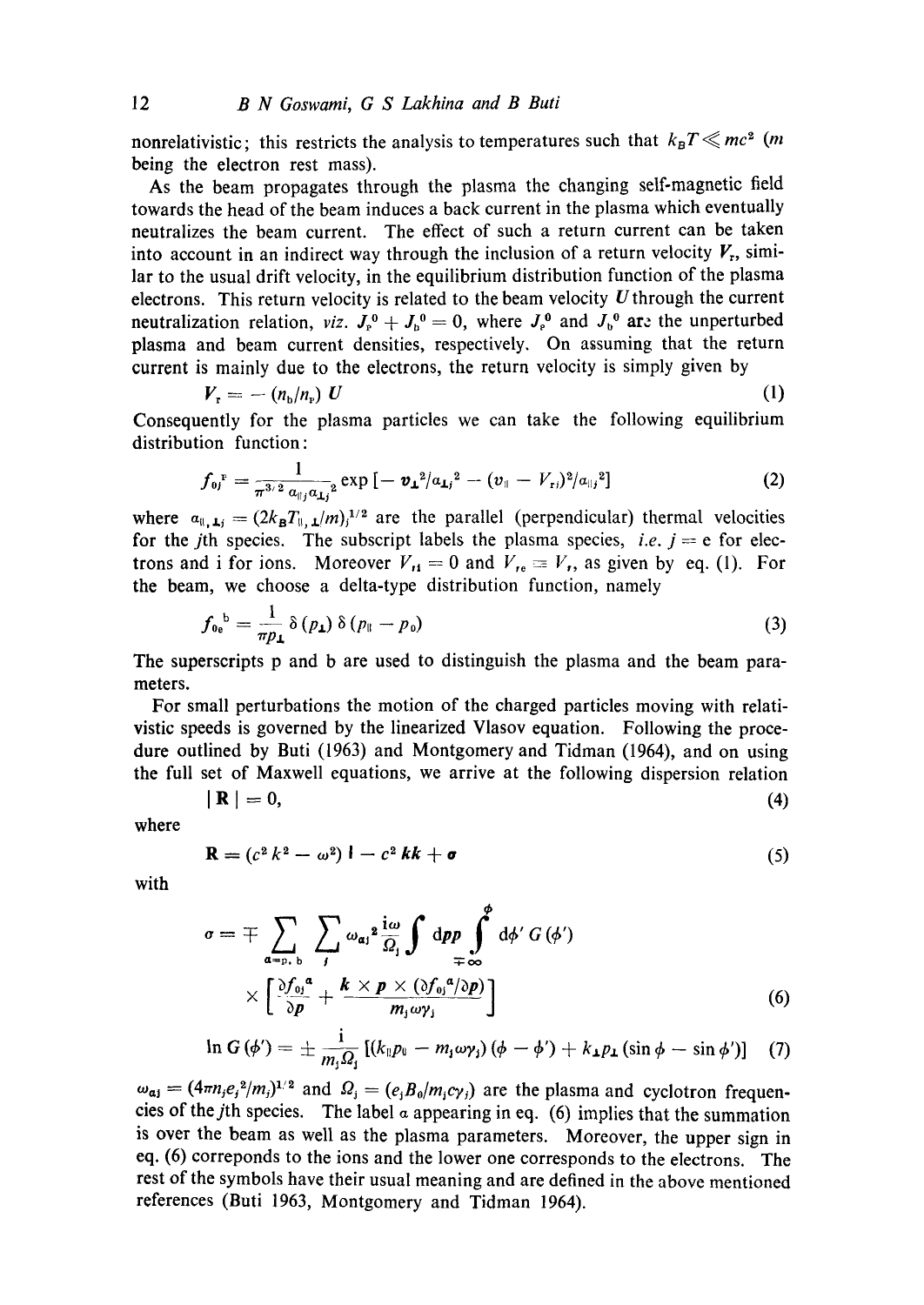The various components of  $\sigma$  for the plasma and the beam, characterized by the distributions given by eq. (2) and eq. (3), respectively, are given in Appendix A. From eqs (4), (5) and (A-1) to (A-14) we observe that for a general  $k = (k_1, 0, 1)$  $k_{\parallel}$ ), all the components of **R** are nonvanishing, and to analyse the dispersion relation in this case is a formidable job. Instead we shall restrict ourselves to the special cases  $k_{\perp} = 0$ , *i.e.*, parallel propagation or  $k_{\parallel} = 0$ , *i.e.*, perpendicular propagation only.

### **3. Parallel propagation**

In this case, on putting  $k_1 = 0$  in eqs (5), (6) and (A-1)-(A-14), we find that the elements  $R_{xx}$ ,  $R_{xx}$ ,  $R_{yz}$  and  $R_{xy}$  vanish and the dispersion relation reduces to

$$
R_{zz}\left(R_{zz}\pm iR_{zy}\right)=0\tag{8}
$$

The mode corresponding to  $R_{zz} = 0$  is a purely electrostatic mode, whereas  $(R_{zz} \pm iR_{zy}) = 0$  correspond to the right handed and left handed circularly polarized electromagnetic modes, respectively. We shall investigate first the electrostatic mode.

## *3.1. Electrostatic mode and rcturn current instability*

For  $k_1 = 0$ , the mode  $R_{12} = 0$  leads to the following relation:

$$
\frac{\omega_{\rm be}^2}{\gamma_0^3(\omega-kU)^2}+\frac{\omega_{\rm pe}^2}{k^2\alpha_{\rm He}^2}Z'(\mu_{\rm e})+\frac{\omega_{\rm Pl}^2}{k^2\alpha_{\rm Pl}^2}Z'(\mu_{\rm I})=1
$$
 (9)

where  $\mu_e = (\omega - kV_r)/ka_{\theta}$ ,  $\mu_i = \omega/ka_{\theta}$  and  $\gamma_0 = (1 - U^2/c^2)^{\frac{1}{2}}$ . In the absence of return currents, *i.e.* for  $V_1=0$  eq. (9) represents the usual dispersion relation for the electrostatic wave in a cold-beam-hot plasma system. On the other hand if we treat  $V<sub>r</sub>$ , as some sort of relative velocity between the plasma electrons and the ions and neglect the beam term, then eq. (9) reduces to the dispersion relation for the current carrying plasmas (Stringer 1964). Hence eq. (9), as one would have expected, has the characteristics of the beam plasma system or the current carrying plasmas under appropriate conditions. Since for arbitrary values of  $\mu_{\rm e}$  and  $\mu_{\rm i}$  the above equation cannot be solved analytically, we shall now consider a few cases where it is possible to extract some information regarding the stability of the electrostatic waves.

3.1.a. Cold plasma--Under this approximation, eq. (9) simplifies to

$$
F(\omega, k) \equiv \frac{\omega_{\mathrm{b}e}^2}{\gamma_0^3(\omega - kU)^2} + \frac{\omega_{\mathrm{r}e}^2}{(\omega + k|V_r|)^2} + \frac{\omega_{\mathrm{r}i}^2}{\omega^2} = 1 \tag{10}
$$

The instability occurs whenever minimum of function F becomes greater than one, *i.e.* for  $F_{\min} > 1$ . The case  $F_{\min} = 1$  defines the boundary between the stable and the unstable regions (see figure 1).

From the schematic plot of eq. (10) shown in figure (1), we observe that in the absence of return current the instability can occur for  $\omega_r > 0$  which is the usual e-e type instability (Briggs 1964, Nezlin 1971). However, when  $V_t \neq 0$  even the frequencies  $\omega$ ,  $\lt 0$  can support instability. The latter instability arises because of return currents and is essentially an e-i type instability which can occur in current carrying plasmas (Nezlin 1971, Stringer 1964). We shall now discuss the conditions under which the return current instability is important.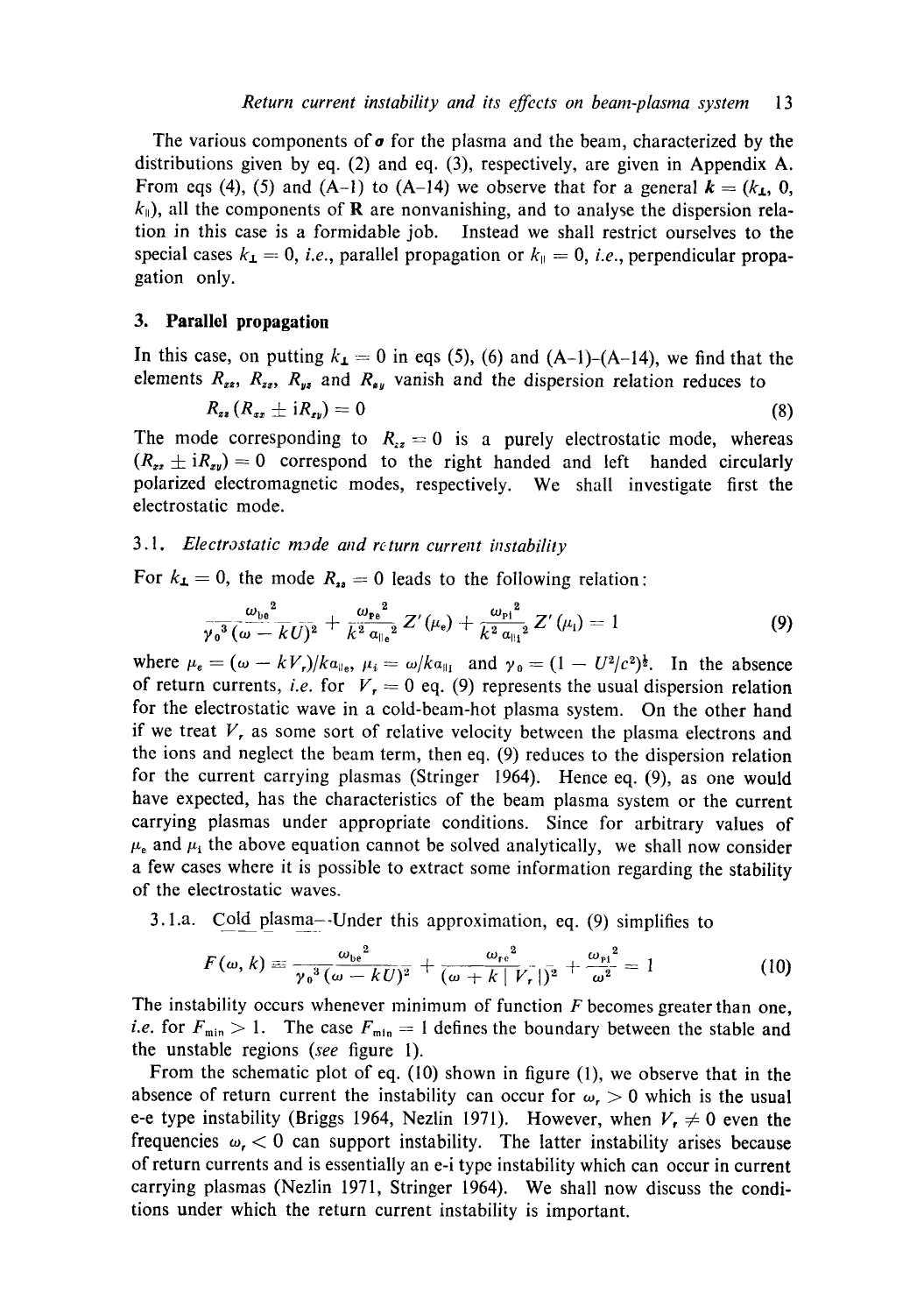

Figure 1. Schematic plot of eq. (10). Curves 1-4 are for  $F(\omega, k)$  and curves 5 and 5' are for  $F(\omega, k) = 1$ . In the absence of return currents the curves 1 and 2 merge together and form the curve 1'. Curves 5 and 2 show instability.

From eq. (10), we observe that for  $\omega < 0$  and for  $|\omega| \le k |V_r|$ , the beam term is approximately  $\omega_{00}^2/k^2 U^2 \gamma_0^3$  which for relativistic velocities is  $\ll 1$  and hence can be neglected for the frequencies of interest. In such a case,  $F_{min}$  occurs at

$$
\omega = -k \mid V, \mid (1 + \epsilon^{-1/3})^{-1} \tag{11}
$$

where  $\epsilon = (m/M)$  is the electron to ion mass ratio. On substituting eq. (11) in eq. (10), we find that the critical plasma density is given by

$$
n_{\rm per} = \left(\frac{m}{4\pi e^2}\right) k^2 V_r^2 (1 + \epsilon^{1/3})^{-3} \tag{12 a}
$$

and hence for the critical return current and consequentlyf or critical beam current, we have

$$
I_{cr}^{\ b} \equiv I_{cr}^{\ a} = \pi a^2 n_{per} V_r
$$
  
=  $\left(\frac{ma^2}{4e}\right) k^2 U^3 \left(\frac{n_b}{n_r}\right)^3 (1 + \epsilon^{1/3})^{-3}$  (12 b)

The superscript R stands for return current.

In writing eq.  $(12 a)$  we have made use of eq.  $(1)$ . From eqs  $(10)$  and  $(11)$  we find that the instability exists only in the range of wave numbers  $0 < k < k_{cr}$ ; where

$$
k_{\rm cr}^{\ \rm R} = \left(\frac{n_{\rm P}}{n_{\rm b}}\right)^{3/2} \frac{\omega_{\rm b\rm e}}{U} (1 + \epsilon^{1/3})^{3/2} \tag{12 c}
$$

is the critical value of  $k$ . The maximum growth rate of this instability is given by  $\gamma^{\text{R}}_{\text{max}} \sim 2^{-4/3} 3^{1/2} \epsilon^{1/3} k \mid V_r$  (12 d)

the wave number and the frequency corresponding to the maximally growing wave are given by  $k_{\max}^R \sim \omega_{\text{Pe}} / |V_r|$  and  $\omega_{\text{r}}^R$  (max)  $\sim 2^{-4/3} \epsilon^{1/3} \omega_{\text{pe}}$ .

For  $\omega_r > 0$  and  $\omega \sim kU$  we can again start with eq. (10) and find out critical condition for instability (beam plasma e-e instability) from the relation  $F_{\min} = 1$ . The critical beam current necessary to excite this instability is given by

$$
I_{\rm cr} = \left(\frac{ma^2}{4e}\right) k^2 U^3 \gamma_0^3 \left[1 + (n_{\rm b}/n_{\rm p})^{-1/3} \gamma_0\right]^{-3} (1 + |V_{\rm r}|/U)^2 \qquad (13 \ a)
$$

The range of wave number unstable to this instability is  $0 < k < k_{cr}$ , where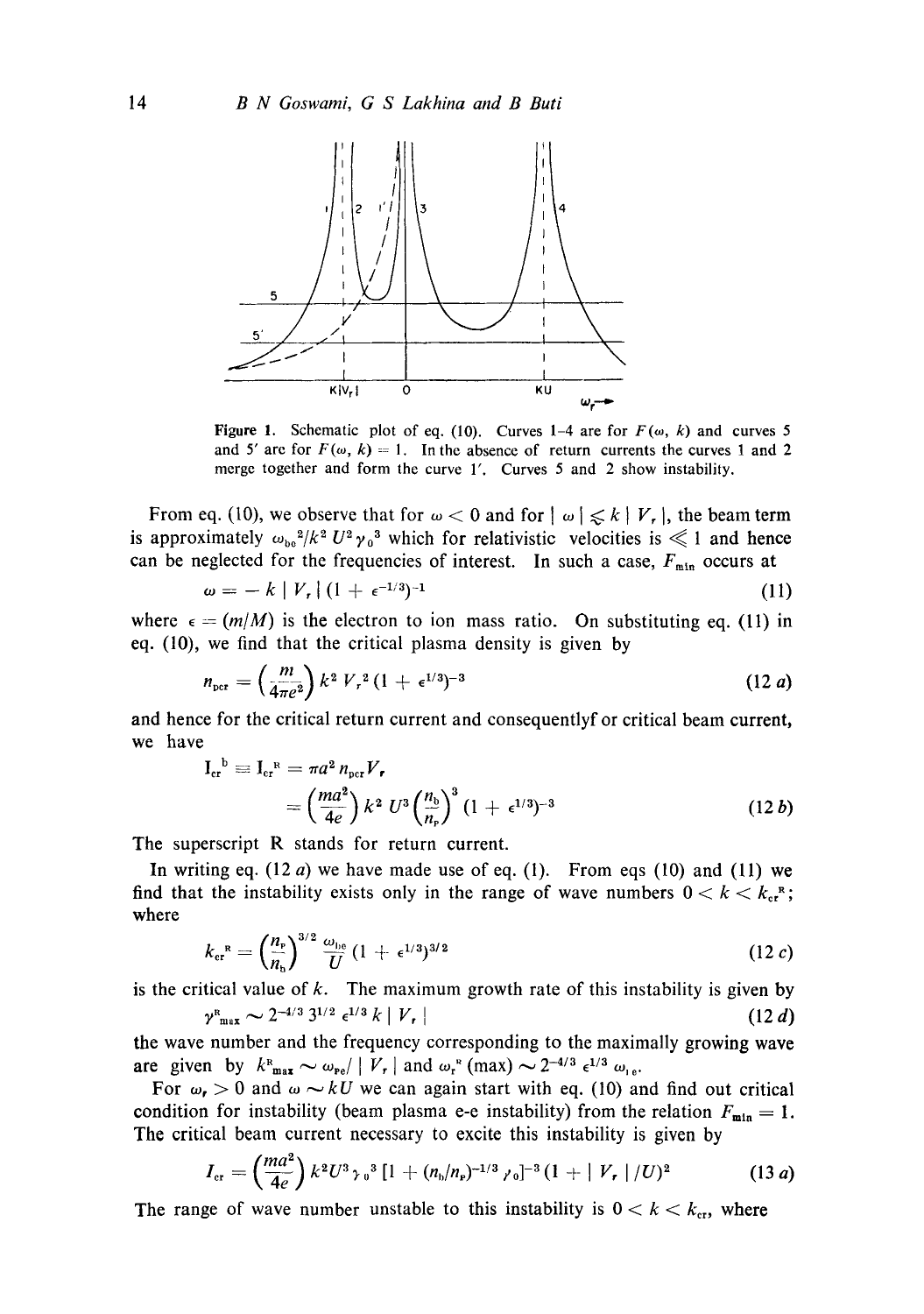$$
k_{\rm cr} = \frac{\omega_{\rm be}}{U\gamma_0^{3/2}} \frac{[1 + (n_{\rm e}\gamma_0^3/n_{\rm b})^{\frac{1}{3}}]^{3/2}}{(1 + |V_r|/U)}
$$
(13*b*)

The maximum growth rate of this instability is given by

$$
\gamma_{\text{max}} \sim 2^{-4/3} 3^{1/2} (n_{\text{b}}/n_{\text{p}})^{1/3} \gamma_0^{-1} k U (1 + |V_r|/U) \tag{13 c}
$$

which will occur for frequency and wave number corresponding to  $\omega$ , (max)  $\sim 2^{-4/3} \gamma_0^{-1} (n_b/n_r)^{1/3} kU (1 + |V_{\perp}|/U)$  and  $k_{\text{max}} \sim \omega_{re}/U$  respectively. From eqs (13 a), (13 b) and (13 c), it is clear that the effect of return currents on  $I_{cr}$ ,  $k_{cr}$  or  $v_{\text{max}}$  is of the order of  $|V_r|/U$  and hence negligible.

In order to ascertain the condition under which the return current instability plays a dominant role, let us compare the critical currents, critical wave numbers and growth rates of this instability with the corresponding quantities for e-e instability. From eqs  $(12a)-(12d)$  and eqs  $(13a)-(13c)$  we find that for  $U\sim c$ 

$$
I_{\rm cr}{}^{\rm R}/I_{\rm cr} \sim (n_{\rm b}/n_{\rm p})^2 \tag{14a}
$$

$$
k_{\rm cr}{}^{\scriptscriptstyle\rm R}/k_{\rm cr} \sim (n_{\scriptscriptstyle\rm P}/n_{\scriptscriptstyle\rm b})\tag{14b}
$$

and

$$
\gamma_{\max}^R/\gamma_{\max} \sim [\epsilon \gamma_0^3 (n_b/n_e)]^{1/3}.
$$
 (14 c)

From eqs (14 a)–(14 c), it is obvious that the return current instability will be important when the beam-plasma e-e instability is absent, *i.e.* either for  $I < I_{cr}$  or for wave numbers lying in the range  $k_{cr} < k < k_{cr}$ . The effect of finite temperature on the RC instability is considered in the next section.

3. l.b. Hot electrons and cold ions—Under this approximation, *i.e.* for  $\mu_{\epsilon} \ll 1$ and  $\mu_{\ell} \gg 1$  the dispersion relation (9) simplifies to

$$
\frac{\omega_{\rm Pl}^2}{\omega^2} - 2i\pi^{\frac{1}{2}}\frac{\omega_{\rm Pe}^2}{k^3\alpha_{\parallel e}^3}(\omega + k \mid V_r|) = 1 + \frac{2\omega_{\rm Pe}^2}{k^2\alpha_{\parallel e}^2} - \frac{\omega_{\rm be}^2}{\gamma_0^3k^2U^2}
$$
(15)

Let us write  $\omega = \omega_r + i$ ) ( $\gamma > 0$  for instability), and *a priori* assume that  $|\gamma^2| \ll |\omega_r^2|$ . Then on separating the real and the imaginary parts of eq. (15) and on solving for  $\omega_r$ , and  $\gamma$ , we get

$$
\omega_{\mathbf{r}} = \pm \left( \frac{\epsilon}{2} \right)^{1/2} k a_{\parallel} \chi \tag{16}
$$

and

$$
\gamma = (\pi \epsilon/8)^{1/2} k \left( \mid V_r \mid -\sqrt{\epsilon/2} a_{\parallel e} \chi \right) \tag{17}
$$

with

$$
X = \left[1 + \frac{2k^2 a_{\parallel e}^2}{\omega_{\text{pe}}^2} - \frac{2n_{\text{p}}}{n_{\text{p}}} \frac{a_{\parallel e}^2}{\gamma_0^3 U^2}\right]^{-\frac{1}{2}} \approx 1. \tag{18}
$$

From eq. (17), we notice that  $\gamma$  will be positive only when the return velocity exceeds a critical value, *i.e.* if

$$
|V_{\mathbf{r}}|>|V_{\mathbf{c}}|\approx a_{\mathbf{u}_{\mathbf{e}}}(\epsilon/2)^{1/2}
$$
 (19)

So the critical return current or the beam current is given by

$$
I_{\rm cr}^{\rm hot} = \pi a^2 \, e n_{\rm P} V_{\rm e} = \left(\frac{m a^2}{4e}\right) (\epsilon/2)^{1/2} \, \omega_{\rm Pe}^2 \, \alpha_{\parallel e} \tag{20}
$$

On comparing eq. (20) with eq. (13 a), we find that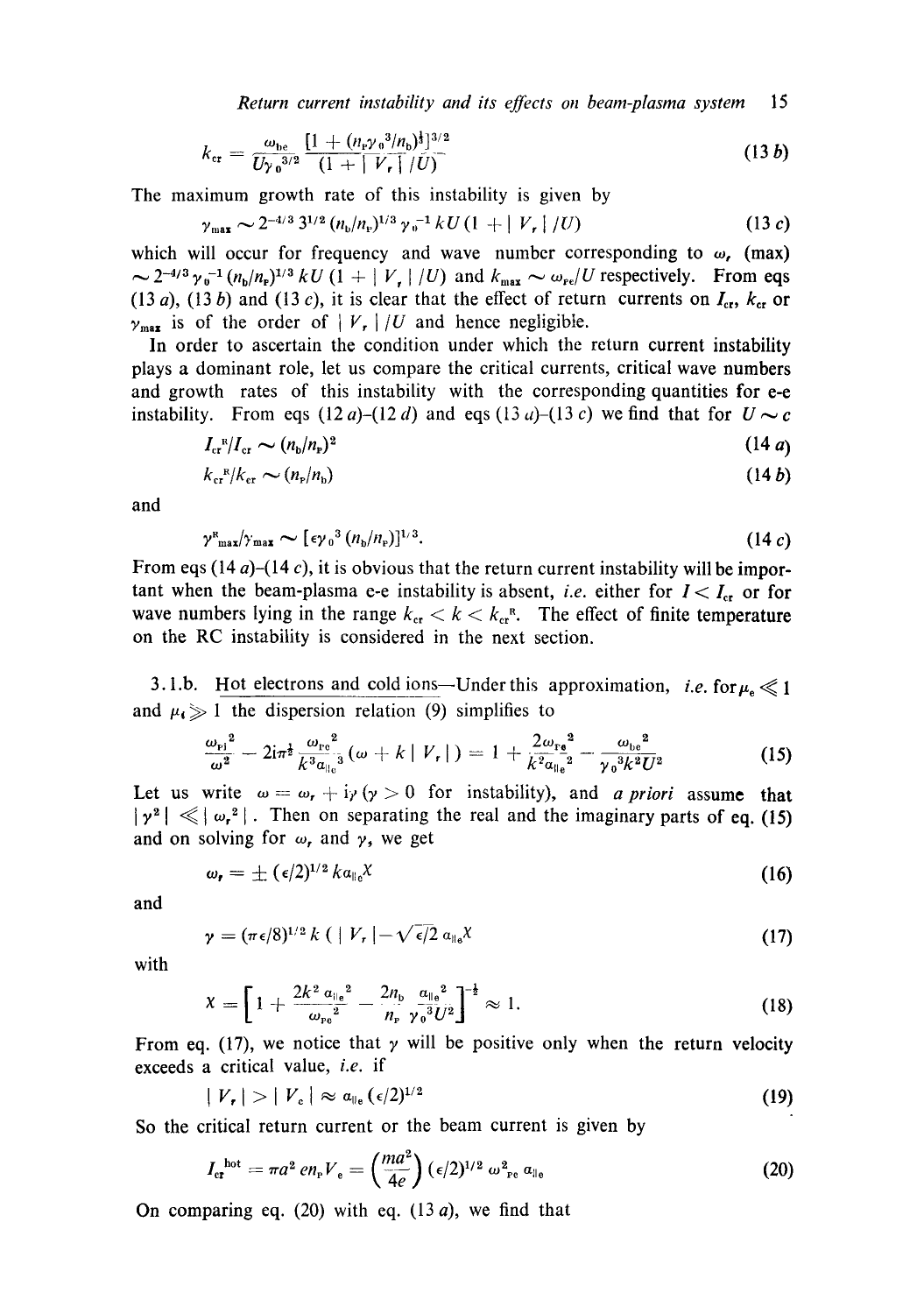

in the presence (curve 1) and absence (curve 2) of return currents  $versus \alpha_{\parallel e}/\alpha_{\parallel i}$  for  $n_b/n_p = 0.05$ ,  $U/c = 0.95$ ,  $\omega_{pe}/ka_{||e} = 10$ , and for  $a_{||e}/c = 10^{-2}$ . The broken curve  $2$   $(- - - -)$  denotes damping and follows the scale given on the right hand **side of the figure.** 

$$
\frac{I_{\rm cr}^{\rm hot}}{I_{\rm cr}} = \frac{\omega_{\rm Fe}^2}{k^2 U^2} \left(\frac{n_{\rm e}}{n_{\rm b}} \frac{\alpha_{\parallel e}}{U}\right) \left(\frac{\epsilon}{2}\right)^{1/2} \approx O\left(\epsilon^{\frac{1}{2}}\right) \tag{21}
$$

The general dispersion relation (9) has been solved numerically; the results are shown in figures 2 and **3.** From these figures we observe that the presence of return current forces the damped waves to grow instead. The effects of increasing  $(n_h/n_h)$ is to increase the growth rates. As  $a_{\parallel \phi}/a_{\parallel 1}$  is increased, the growth rates first increase with  $a_{\parallel}$ ,  $a_{\parallel}$  but then get saturated for larger values.

3.l.c. Estimates of plasma heating-It is well known that growth of the beam plasma instability is limited by the trapping of the beam electrons in the potential of the growing wave. Following the simple model given by Drummond et **a1** (1970) we can calculate the final saturation level of the return current instability which according to eq. (12 *d)* is given by

$$
W_{\rm R} = \frac{E^2(t_{\rm f})}{16\pi} = \frac{1}{2} n_{\rm P} mV_r^2 (1 - 2^{-4/3} \epsilon^{1/3})
$$
 (22)

In order to have an order-of-magnitude estimate of how much heating can be achieved by the return current instability, we define an average kinetic energy per

particle relative to the mean for the *j*th species as  

$$
K_j(t) = \frac{1}{2} m_j \int dv \, [v - V_j(t)]^2 f_j(v, t)
$$

where  $V_i(t)$  is the mean velocity defined by

$$
V_j(t) = \int dv v f_j(v, t)
$$

and  $f_i$   $(v, t)$  is the distribution function for the *j*th species. The quasilinear evolution of the distribution function is governed by the equation (Drummond and Pines 1962, Vedenov et al 1961)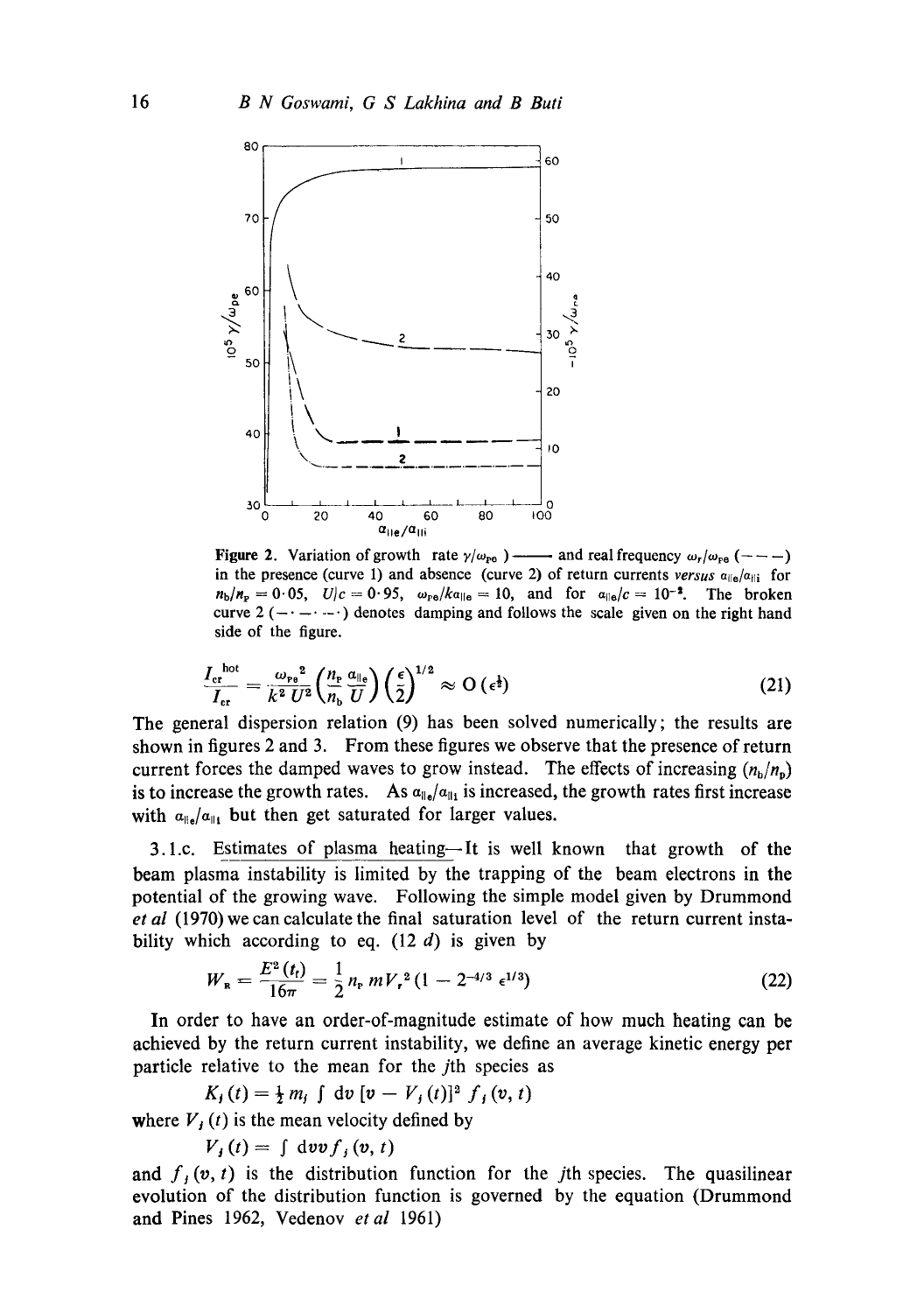

Figure 3. Variation of growth rate  $\gamma/\omega_{10}$  versus *U/c* for  $\sigma_{\parallel e}/a_{\parallel i} = 100$ ,  $\omega_{\text{pe}}/ka_{\parallel e}$  $= 10$ , and  $a_{\text{He}}/c = 0.1$  and for  $n_b/n_p = 0.01$  and 0.05 for the curves 1 and 2 respectively. The broken curve 3, which is for the case when return currents are neglected but the other parameters are same as above, denotes damping. The damping remains unaffected by the increase of  $n_b/n_p$ . The value of the real frequency is  $\omega/\omega_{\text{ref}}$  $=$  -5' 17  $\times$  10<sup>-3</sup> for all the curves.

$$
\frac{\partial}{\partial t} f_j(v, t) = \frac{\partial}{\partial v} \bigg[ D_j(v, t) \frac{\partial}{\partial v} f_j(v, t) \bigg]
$$
\n(23)

where the diffusion coefficient is defined by

$$
D_{\mathbf{r}}(v,\,t)=\frac{8\pi e^2}{m_i^2}\int\;{\rm d}k\,\mathscr{E}_k(t)\,\frac{\gamma_k}{(\omega_k-kv)^2+\gamma_k^2}\qquad \qquad (24)
$$

In eq. (24)  $\mathcal{E}_k(t)$  is the spectral energy density of the wave and  $\gamma_k$  is the linear growth rate corresponding to the kth mode. Taking appropriate velocity moment of eq. (23), it can be easily shown that

$$
n_{j} \frac{d}{dt} K_{j} (t) = \omega_{r_{j}}^{2} \int d\kappa^{2} \gamma_{k} \mathcal{C}_{k} (t) \int d\upsilon f_{j} (\upsilon, t)
$$
  
 
$$
\times \frac{[(\omega_{k} - kV_{j})^{2} + \gamma_{k}^{2} - k^{2} (\upsilon - V_{j})^{2}]}{[(\omega_{k} - k\upsilon)^{2} + \gamma_{k}^{2}]^{2}}
$$
(25)

In obtaining eq. (25), eq. (24) has been used. From an order-of-magnitude estimate of the integrand in eq. (25), it can be shown (Davidson 1972) that the electron and the ion heating rates are approximately given by,

$$
n_{\rm e} \frac{\mathrm{d}}{\mathrm{d}t} K_{\rm e} \left( t \right) \simeq \frac{\mathrm{d}}{\mathrm{d}t} \, \mathcal{E}_f \left( t \right) \tag{26}
$$

and

$$
n_1 \frac{d}{dt} K_1(t) \simeq \epsilon^{1/3} \frac{d}{dt} \mathcal{E}_f(t)
$$
 (27)

where  $\mathcal{E}_t(t) = \int dk \mathcal{E}_k(t)$  is the total field energy density in the unstable modes. From eqs (26) and (27) it is clear that it is the electrons that get preferentially heated. This fact is important in the sense that after the initial development of the return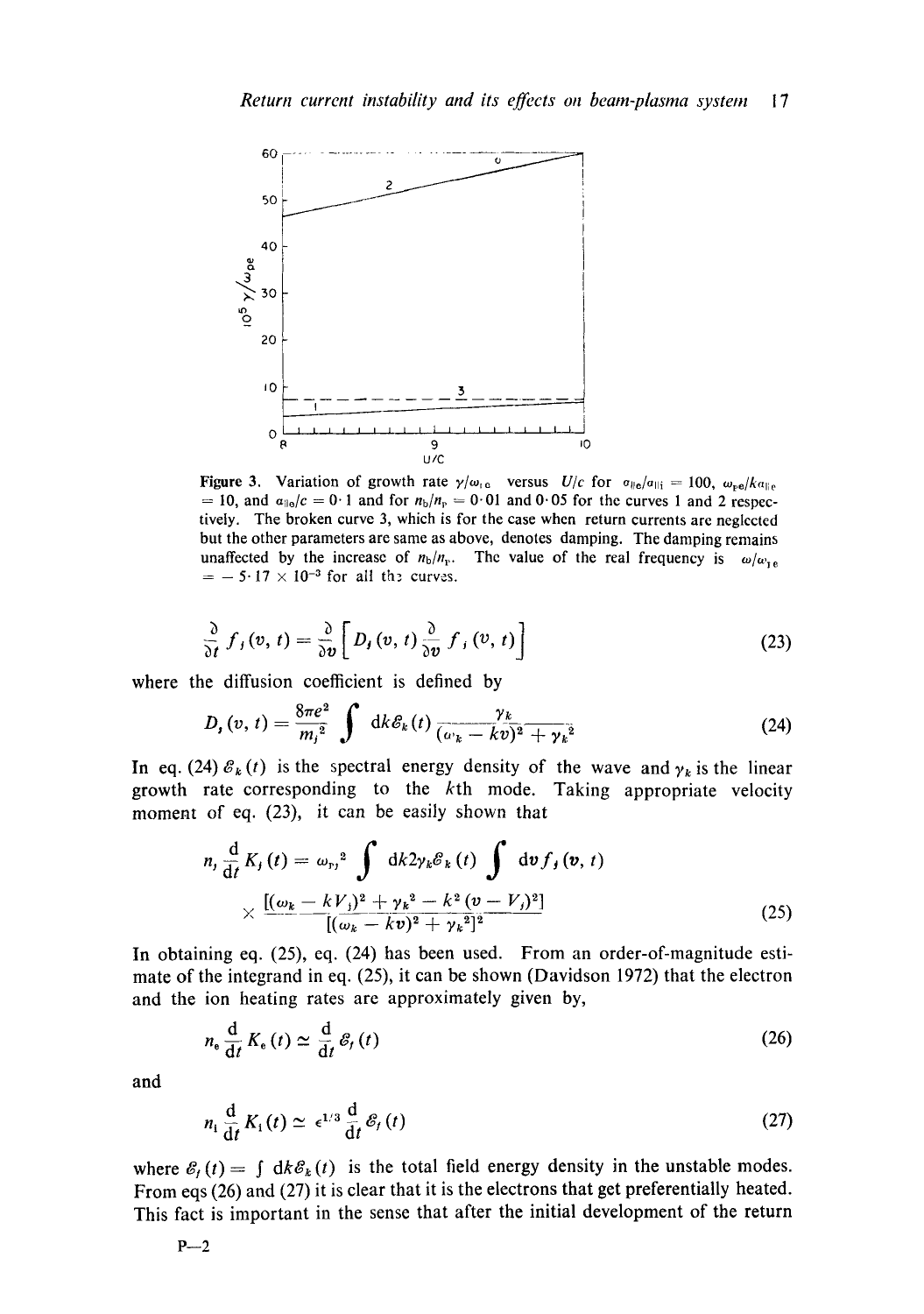current instability, the electrons will be sufficiently heated so as to make ionacoustic instability to take over.

Another important conclusion that can be drawn from the order-of-magnitude estimate of the integrand of eq. (25) is that  $K_j$  will continue to increase until (Davidson 1972)

$$
\frac{K_j}{m_j} \simeq (\omega_k/k - V_j)^2 + (\gamma_k^{\kappa}/k^2) \tag{28}
$$

Thus the maximum temperature of the electrons that can be achieved by the return current instability is given by

$$
T_e \simeq \frac{1}{2} m \left[ (\omega_{k_{\text{max}}} / k_{\text{max}} - V_r)^2 + (\gamma_{\text{max}} / k_{\text{max}})^2 \right]
$$
 (29)

For  $n_{\rm p} \sim 10^{14}$  cm<sup>-3</sup>,  $n_{\rm b}/n_{\rm p} \simeq 0.05$  and  $U/c \sim 0.99$ , which corresponds to an intense beam with peak current density  $\sim$  20 kA/cm<sup>2</sup>, the maximum temperatures to which the electrons will be heated by the return current instability is  $\sim$  5 keV. This is in good agreement with the estimate made by Guillory and Benford (1972).

As was mentioned earlier, the electrons will be preferentially heated in the early stages of the development of the return current instability. When the electrons are sufficiently heated so that  $T_{\bullet} \gg T_{\text{i}}$  and the return current satisfies the condition given by eq. (19), the return current induced ion acoustic instability sets in. The turbulence generated by this instability will further heat the plasma.

We shall make a rough estimate of the electron heating on the assumption that the level of turbulence *(i.e.* the energy in the growing wave) is limited solely due to scattering of the ion sound wave by the electrons. Following Sisonenko and Stepanov (1969) and Krall and Book (1969), we can immediately show that the result of the above mentioned process is to limit the final level of turbulent energy  $W$ , to a value given by

$$
\frac{W}{n_{\rm F}T_{\rm e}} \sim \frac{m}{M} \frac{V_r}{c_s} \,,\tag{30}
$$

where  $c_s = \sqrt{T_s/M}$  is the ion sound speed.

In order to make an estimate of the electron heating, we shall first calculate the effective collision frequency  $v_{\text{eff}}$ , for the electrons. In the resonant region of velocity space, the space-averaged distribution function for the electrons,  $f_{\theta}(v, t)$  evolves according to

$$
\frac{\partial f_{\epsilon}(\boldsymbol{v},t)}{\partial t} = \frac{e^2}{m^2} \pi \frac{\partial}{\partial \boldsymbol{v}} \int \frac{\mathrm{d}^3 k}{(2\pi)^3} k k \mid E_k \mid^2 \delta (\omega_k - k \cdot \boldsymbol{v}) \cdot \frac{\partial}{\partial \boldsymbol{v}} f_{\epsilon}(\boldsymbol{v},t) \tag{31}
$$

On taking the first moment of eq. (31) we obtain,

$$
\frac{d}{dt}(nV_{e}) = -n_{P}V_{e}v_{eff}
$$
\n
$$
= -\pi \frac{|e^{2}|}{m^{2}} \int d^{3} \nu \int \frac{d^{3} k}{(2\pi)^{3}} k k |E_{k}|^{2} \delta(\omega_{k} - k \cdot \nu) \cdot \frac{\partial}{\partial \nu} f_{e}(\nu, t)
$$
\n
$$
= -\int \frac{d^{3} k}{(2\pi)^{3}} k \frac{|E_{k}|^{2}}{4\pi m} 2\gamma_{k} \frac{\omega_{pi}^{2}}{\omega_{k}^{2}}
$$
\n(32)

On substituting eqs (16) and (17) in eq. (32) we get,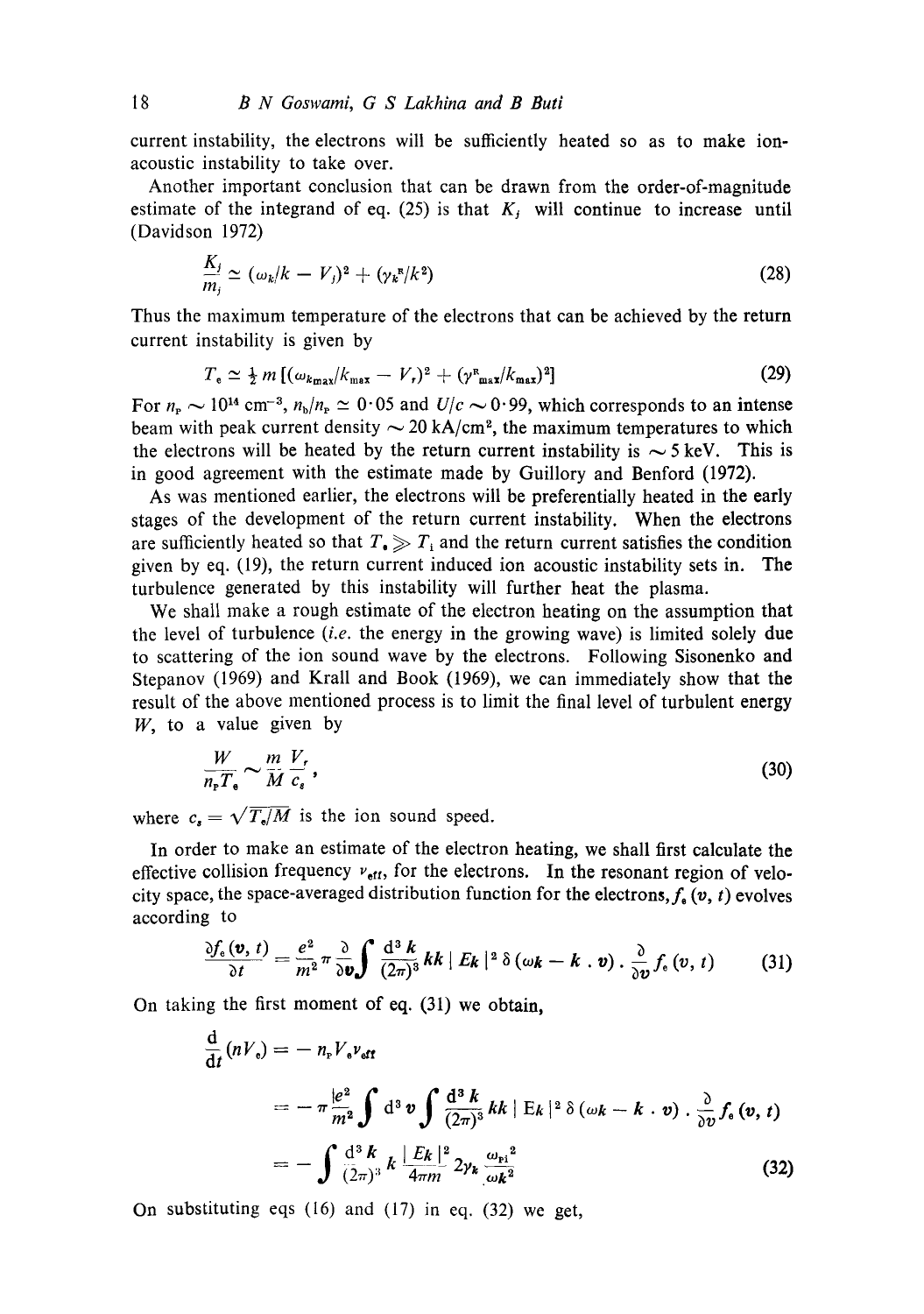$$
\nu_{\text{eff}} = \frac{2\pi^{1/2} \omega_{\text{ri}}^2}{4\pi m n_{\text{r}} \epsilon} \cdot \frac{|E_k|^2}{\langle k \rangle \alpha_{\parallel \bullet}^3} \left[1 - \frac{c_{\bullet} \langle \chi \rangle}{|V_r|}\right] \tag{33}
$$

On treating these 'effective collisions' as an isotropic joule-heating mechanism, we can obtain the rate of heating of the electron as

$$
\frac{3}{2}n_{\rm P}\frac{\mathrm{d}T_{\rm e}}{\mathrm{d}t} \approx \eta J_{\rm P}^{\ 2} \tag{34}
$$

where  $\eta$  is the resistivity defined by  $\eta = 4\pi v_{\text{eff}}/\omega_{\text{pe}}^2$ . Equations (33) and (34) immediately give

$$
\frac{\mathrm{d}T_{\bullet}}{\mathrm{d}t} \approx \frac{2^{5/2} \pi^{1/2}}{3 \langle k \rangle \lambda_{\rm D}} \left( \frac{W}{nT_{\bullet}} \right) \omega_{\rm Po} \left( \frac{1}{2} m \mid V_{r} \mid^{2} \right) \left[ 1 - \frac{c_{\bullet} \langle X \rangle}{|V_{r}|} \right]
$$

which can be rewritten as

$$
\frac{d}{dt}\left(n_rT_e\right) \approx A\left(\frac{1}{2}mn_p\mid V_r\mid^2\right) \tag{35}
$$

where

$$
A = \frac{2^{5/2} \pi^{1/2}}{3 \langle k \rangle \lambda_{\rm p}} \left( \frac{m}{M} \frac{|V_r|}{c_{\rm s}} \right) \omega_{\rm p_0} \left[ 1 - \frac{c_{\rm s} \langle \chi \rangle}{|V_r|} \right] \tag{36}
$$

Equation (35) tells us that the rate at which the return current is delivering energy to the plasma electrons is given by the quantity A. Since  $X \sim 1$  and for the unstable modes under consideration  $c_s < V_r$ , the time scale of delivery of energy can be  $\sim \omega_{\rm Pl}^{-1}$  when  $V_r \sim (M/m)^{1/2} c_s$  and  $\langle k \rangle \lambda_{\rm p} \sim 1$ .

### 3.2. *Electromagnetic modes*

As mentioned earlier, two electromagnetic modes of right handed and left handed circular polarization can propagate along the direction of the magnetic field. Here we shall discuss only the right handed mode which is given by  $R_{x} + iR_{xy} = 0$ . A similar treatment can be applied to the left handed mode in a straight forward manner. On using the results of Appendix A in eq. (5), the dispersion relation for the right handed mode can be written as

$$
-\omega^{2} + c^{2} k^{2} + \frac{\omega_{b}^{2} (\omega - kU)}{\gamma_{0} (\omega - kU + \Omega_{s}^{r})}
$$
  
+ 
$$
\sum_{j} \omega_{rj}^{2} \left[ 1 + \frac{\Omega_{j}}{k a_{ij}} Z(\eta_{j}) + \frac{a_{\mathbf{L}j}^{2}}{2 a_{ij}^{2}} Z'(\eta_{j}) \right] = 0
$$
(37)

where

 $Q_{\bullet}^{r} = \Omega_{\bullet}/\gamma_{0}, \quad \eta_{\bullet} = (\omega - \Omega_{\bullet} - kV_{\bullet})/k\alpha_{\parallel \bullet}$ 

and

$$
\eta_{\rm i} = (\omega + \varOmega_{\rm i})/k a_{\scriptscriptstyle\parallel 1}
$$

For frequencies,  $\omega \ll \Omega_1$  on solving eq. (37), we find that the return current effects are negligible. We shall therefore leave out this uninteresting case and discuss here the frequency range,  $\Omega_i \ll \omega \ll \Omega_e$ , where the return current effects are expected to be important. Let us consider the following case:

3.2.a. 
$$
\eta_{\bullet} \ll 1
$$
 and  $\eta_1 \approx \omega / k \alpha_{\text{Hi}} \gg 1$   
Under these restrictions eq. (37) reduces to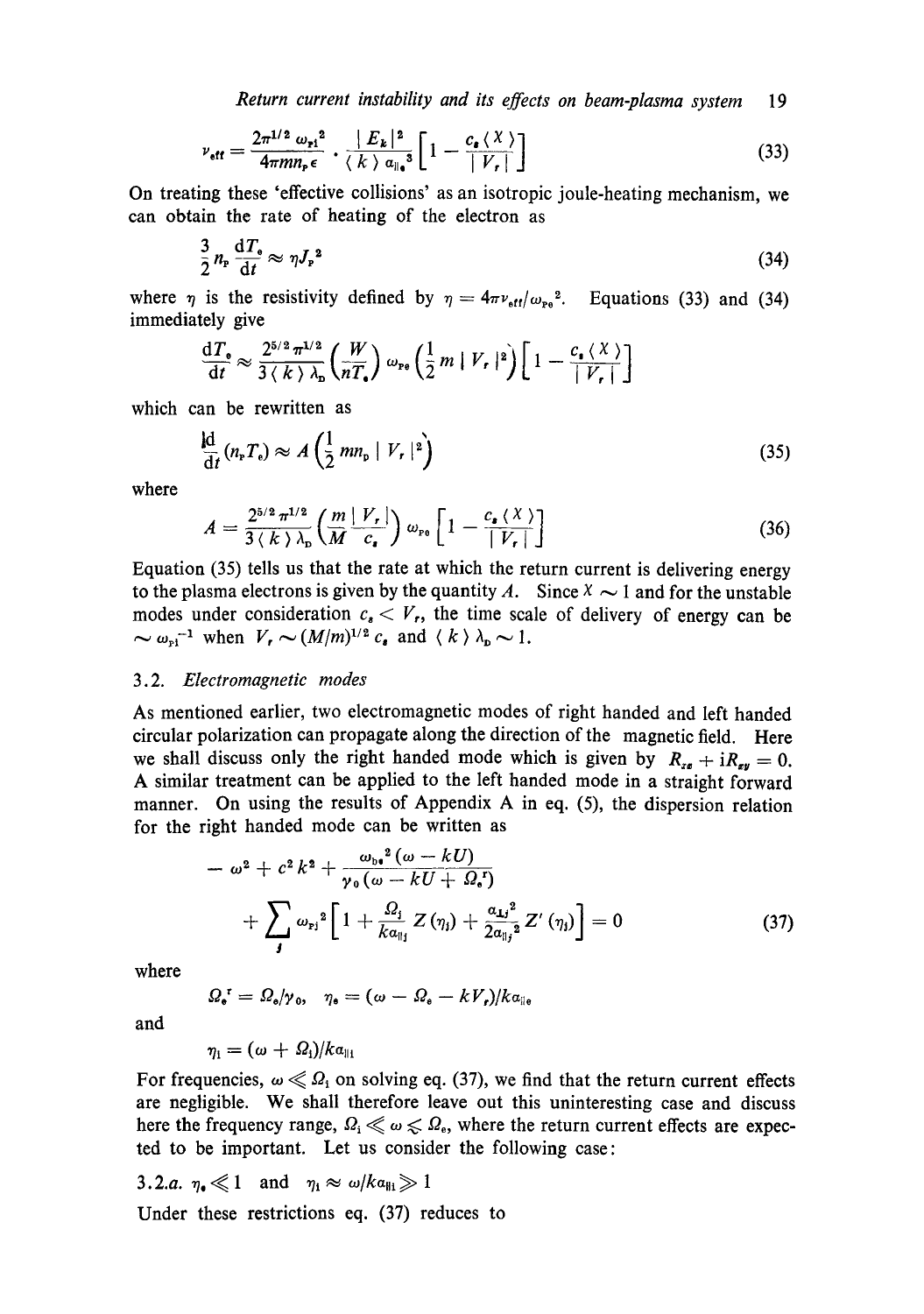*B N Goswami, G S Lakhina and B Buti* 

$$
- \omega^2 + c^2 k^2 + \frac{\omega_{be}^2}{\gamma_0} - (I - 1) \omega_{re}^2 + 2 \omega_{re}^2 X (\omega - \Omega_e - kV_r) / k a_{\parallel e}
$$
  
- i\pi^{1/2} X \omega\_{re}^2 + \omega\_{r1}^2 = 0 (38)

where

$$
\varGamma = a_{\text{Le}}{}^2/a_{\parallel e}{}^2
$$

and

$$
X = [T(\omega - kV_{r}) - (T - 1) \Omega_{\rm e}]/ka_{\rm e}
$$
\n(39)

On separating eq. (38) into real and imaginary parts by writing,  $\omega = \omega_r + i\gamma$ , and assuming that  $|\gamma| \ll |\omega_r|$ , we obtain

$$
\omega_r = \left[ (I - 1) - \frac{2\gamma}{\pi^{1/2} k \alpha_{\parallel e}} \right] \frac{\Omega_e}{\Gamma} - k \mid V_r \mid \tag{40}
$$

and

$$
\gamma \sim \frac{k a_{\parallel e}}{\pi^{1/2} \Gamma} \Big[ (I - 1) \Big( 1 - \frac{4 \Omega_e^2}{\pi k^2 a_{\perp e}^2 \Gamma} \Big) + \Big( \frac{I - 1}{\Gamma} \Big)^2 \frac{\Omega_e^2}{\omega_{\text{pe}}^2} \Big( 1 - \frac{4}{\pi \Gamma} \Big) - \frac{2 (I - 1) k \mid V_r \mid \Omega_e^2}{\Gamma \Omega_e \omega_{\text{pe}}^2} \Big( 1 - \frac{2}{\pi \Gamma} \Big) - \frac{c^2 k^2}{\omega_{\text{pe}}^2} \Big]
$$
(41)

We may note that the assumptions  $\omega \leq \Omega_e$  and  $\eta_e = (\omega - \Omega_e + k | V_e|)/k\alpha_{\parallel e}$  $\ll 1$  imply that  $|V_r| \ll a_{\text{lin}}$ . Therefore, eq. (41) simply shows the tendency of these modes towards stabilization due to the presence of the return currents. In fact, the influence of these currents is expected to become appreciable when  $| V_r | \ge a_{\text{max}}$ , *i.e.* for  $\eta_e \sim 1$ , a case which is difficult to handle analytically. However, if we consider the case when

$$
\eta_{\rm e} = (\omega - \Omega_{\rm e} + k \mid V_{\rm r} \mid)/ka_{\rm \parallel e} \approx \frac{|V_{\rm r}|}{a_{\rm \parallel e}} \gg 1
$$

and  $\eta_i \gg 1$  as before; from eq. (38) we obtain the following dispersion relation:

$$
\omega^{2} = c^{2} k^{2} + \frac{\omega_{\text{be}}^{2}}{\gamma_{0}} + \omega_{\text{pe}}^{2} \Big( 1 + \frac{\Omega_{\text{e}}}{k \mid V_{\text{r}} \mid} + \frac{a_{\text{Le}}^{2}}{\mid V_{\text{r}} \mid^{2}} \Big) + \omega_{\text{r1}}^{2} \Big( 1 + \frac{k^{2} a_{\text{Li}}^{2}}{\omega^{2}} \Big), \tag{42}
$$

which shows no instability. Hence we can conclude that the influence of the return currents on this mode is to suppress the growth rates.

#### **4. Transverse propagation**  $(k_{\parallel} = 0)$

In this case we have  $k = k\hat{e}_x$  and on putting  $k_{\parallel} = 0$  in eqs (5), (6) and (A-1)-(A-14) we notice that all the elements of **R** are nonvanishing and involve infinite summation over Bessel functions  $I_n(\lambda)$ . For any arbitrary value of  $\lambda$  it is impossible to obtain some analytical results. We shall, therefore, restrict ourselves to the case where  $\lambda = k^2 a_{1e}^2 / \Omega_e^2 \rightarrow \infty$ , *i.e.* no magnetic field case and when  $\lambda \ll 1$ , *i.e.* a strong magnetic field case.

### **4.1.** Zero magnetic field  $(B_0 = 0)$

In the limit of  $\Omega \rightarrow 0$  the various elements of **R** are given by

20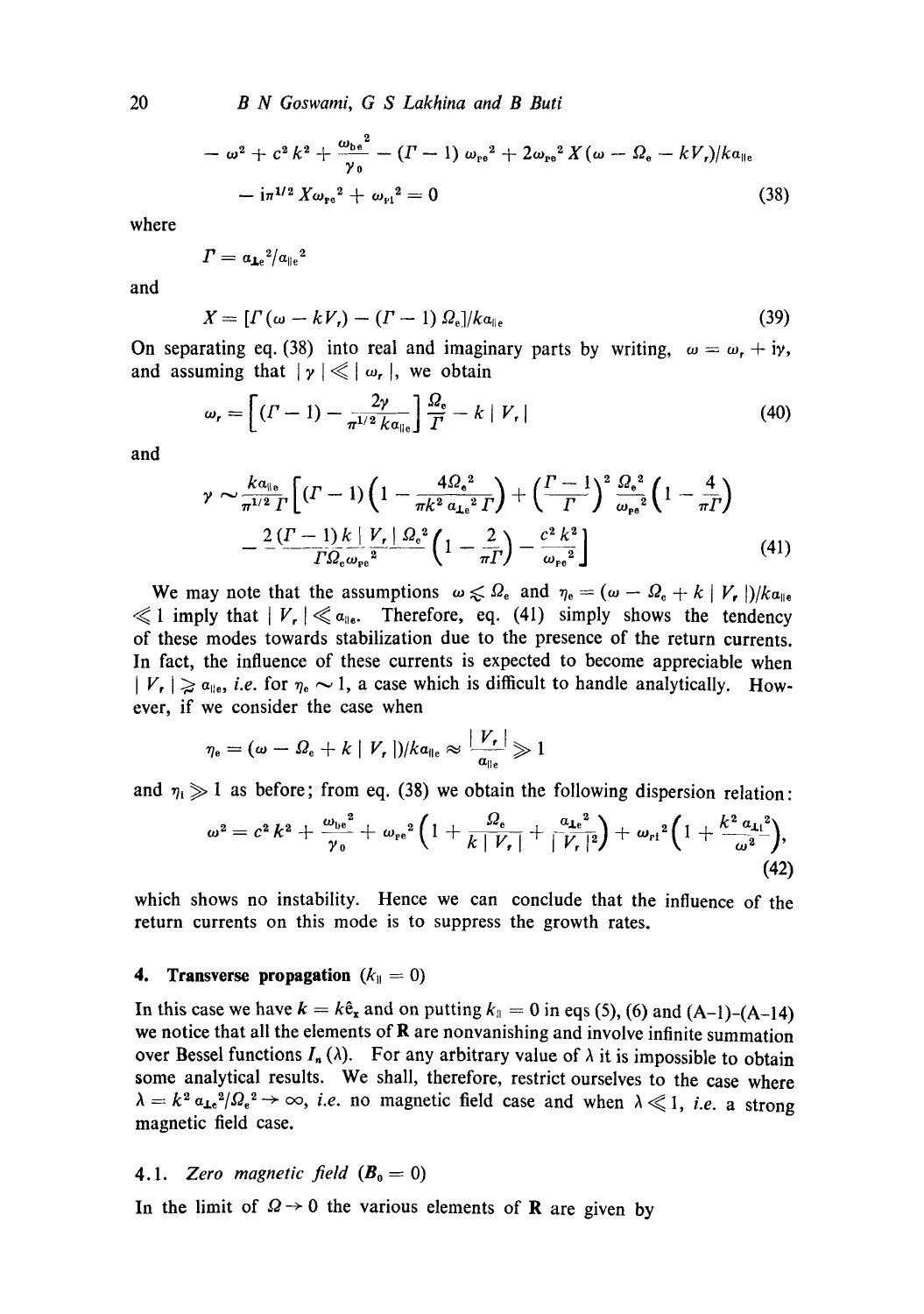$$
R_{xx} = -\omega^2 + \frac{\omega_{be}^2}{\gamma_0} - \omega^2 \sum_j \frac{2\omega_{pj}^2}{k^2 \alpha_{Lj}^2} [1 + \xi_j Z(\xi_j)] \tag{43}
$$

$$
R_{yy} = -\omega^2 + c^2 k^2 + \frac{\omega_{\rm b}^2}{\gamma_0} - \sum_j \omega_{\rm rj}^2 \xi_j Z(\xi_j)
$$
 (44)

$$
R_{zz} = R_{zz} = \frac{kU\omega_{be}^2}{\gamma_0\omega} - \omega \sum_{j} \frac{2\omega_{p\,j}^2 V_r}{k\alpha_{\perp j}^2} [1 + \xi_j Z(\xi_j)] \tag{45}
$$

$$
R_{zz} = -\omega^2 + c^2 k^2 + \frac{k^2 U^2 \omega_{be}^2}{\gamma_0 \omega^2} + \sum_j \omega_{rj}^2 \left\{ 1 - \frac{a_{ij}^2}{a_{1j}^2} \left( 1 + \frac{2V_r^2}{a_{ij}^2} \right) \right. \\
\times \left. \left[ 1 + \xi_j Z(\xi_j) \right] \right\} \tag{46}
$$

and

$$
R_{xy}=R_{yz}=R_{yz}=R_{zy}=0
$$

with

$$
\xi_{\mathbf{j}}=\omega/k a_{\mathbf{I}\mathbf{j}}.
$$

The dispersion relation in this case is simply given by

$$
R_{yy}\left(R_{zz}R_{zz}-R_{zz}^2\right)=0\tag{47}
$$

The mode  $R_{yy} = 0$  is independent of  $V_r$ , and hence we will not discuss it here. The other mode,  $R_{ss}R_{ss} - R_{ss}^2 = 0$ , is affected by the streaming velocity and we will study this in detail. The dispersion relation for this mode, on using eqs (43)-(46) and on neglecting ion contribution, can be written (after dropping the subscript e which is now not needed) as

$$
G_1 \omega^4 - \left( \left\{ c^2 k^2 + \omega_r^2 - \frac{a_{\parallel}^2}{a_{\perp}^2} \omega_r^2 \left[ 1 + \xi Z(\xi) \right] \right\} G_1 - 2 \omega_r^2 \frac{V_r^2}{a_{\perp}^2} \times \left[ 1 + \xi Z(\xi) \right] \right) \omega^2 - \frac{\omega_b^2 \omega_r^2}{\gamma_0} \left\{ \frac{2\tilde{U}^2}{a_{\perp}^2} \left[ 1 + \xi Z(\xi) \right] - 1 \right\} = 0, \qquad (48)
$$

where

$$
G_1 = 1 + 2 \frac{\omega_r^2}{k^2 \alpha_1^2} [1 + \xi Z(\xi)] \tag{49}
$$

$$
\tilde{U}^2 = (U + |V_r|)^2 + a_{\parallel}^2/2 \tag{50}
$$

For the case,  $\xi \gg 1$  and  $\omega_{\rm P}^2/\omega^2 \gg 1$  eq. (48) reduces to

$$
\omega^{2} = \omega_{r}^{2} + c^{2} k^{2} \left( 1 - \frac{\alpha_{\parallel}^{2} + 2V_{r}^{2}}{2c^{2}} \right) + \frac{\omega_{r}^{2} k^{2}}{\omega^{2}} \left[ \left( 1 + \frac{3}{2} \frac{k^{2} \alpha_{1}^{2}}{\omega^{2}} \right) \times \frac{\alpha_{\parallel}^{2}}{\omega^{2}} + \frac{n_{b} \tilde{U}^{2}}{n_{r} \gamma_{0}} \right].
$$
 (51)

As  $k^2 a_1^2/\omega^2 \ll 1$ , we can solve eq. (51) by an iterative procedure. To zeroth order eq. (51) reduces to a bi-quadratic equation which yeilds the solution

$$
\omega_0^2 \approx \frac{k^2 \left[ a_{\parallel}^2 / 2 + (n_b/n_r \gamma_0) U^2 \right]}{1 + (c^2 k^2 / \omega_r^2) \left[ 1 - (a_{\parallel}^2 + 2V_r^2) / 2c^2 \right]}
$$
(52)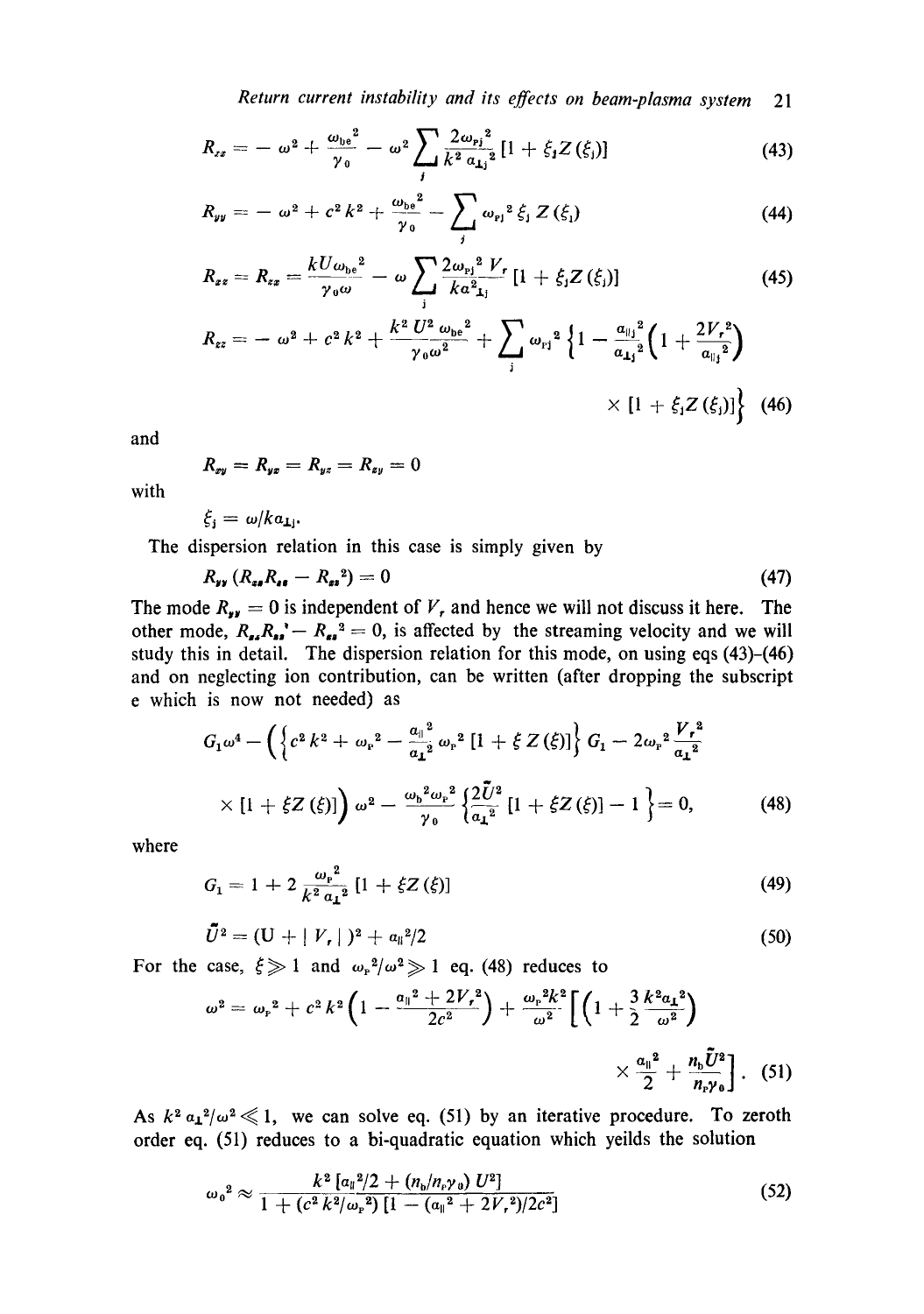The other root of the bi-quadratic equation is not consistent with our assumption  $\omega_{\rm P}{}^2 \gg \omega^2$ .

On using eq. (52), the first order solution of eq. (51) is simply given by

$$
\omega^2 = -\frac{k^2\left\{[1+(3/2)\left(k^2 a_1^2/\omega_0^2\right)](a_1^2/2) + (n_b/n_r\gamma_0)\bar{U}^2\right\}}{1+(c^2 k^2/\omega_r^2)\left[1-(a_1^2+2V_r^2)/2c^2\right]}\tag{53}
$$

The effect of return currents, as seen from eq. (53), is to increase the growth rate slightly.

We have solved the dispersion relation (48) numerically and the results are given in table 1. From this table, we observe that the return currents do affect the growth rates but very slightly and that the effect of increasing  $a_{\perp}/a_{\parallel}$  is to stabilize the system; this is in agreement with eq. (53). From table 1 we also conclude that for low beam velocity the growth rate increases with  $U$ , attains a maximum value and then decreases as  $U \rightarrow c$ . This decrease of growth rate when  $U \rightarrow c$  is due to the increase of relativistic mass,  $m = m_0/(1 - U^2/c^2)^{1/2}$ . This is in agreement with the results of Lakhina and Buti (1972).

Table 1. Variation of growth rate of the transverse e.m. waves in the absence of magnetic field for  $c^2 k^2/\omega_{\rm re}^2 = 0.1$  and  $\omega_{\rm b}/n_{\rm p} = 0.01$ . The parameter  $\delta$  decides whether values correspond to the case of 'no return current'  $(\delta = 0)$  or 'with return currents' ( $\delta = 1$ ) respectively. The waves are purely growing. Growth rates  $\gamma/\omega_{\rm re}$  (in units of 10<sup>-3</sup>)

| $a_{\perp}/a_{\parallel}$ | 0.1           |               | 1.0           |               |  |  |
|---------------------------|---------------|---------------|---------------|---------------|--|--|
| U/c                       | $\delta = 1$  | $\delta = 0$  | $\delta = 1$  | $\delta = 0$  |  |  |
| 0.1                       | $21 \cdot 20$ | $21 \cdot 19$ | 5.04          | 4.99          |  |  |
| 0.2                       | 21.84         | 21.82         | 8.86          | 8.79          |  |  |
| 0.3                       | 22.83         | 22.79         | $12 \cdot 16$ | $12 \cdot 06$ |  |  |
| 0.4                       | 24.04         | 23.99         | $15 \cdot 11$ | 14.99         |  |  |
| 0.5                       | 25.36         | 25.29         | 17.73         | 17.57         |  |  |
| 0.6                       | 26.65         | 26.55         | 19.96         | 19.79         |  |  |
| 0.7                       | 27.71         | 27.59         | 21.66         | 21.48         |  |  |
| 0.8                       | $28 - 28$     | 28.16         | 22.54         | 22.35         |  |  |
| 0.9                       | 27.78         | 27.66         | 21.80         | $21 \cdot 62$ |  |  |
| 0.91                      | 27.61         | 27.50         | 21.56         | $21 \cdot 37$ |  |  |
| 0.92                      | 27.42         | 27.31         | $21 \cdot 26$ | $21 \cdot 08$ |  |  |
| 0.93                      | $27 \cdot 18$ | 27.07         | 20.89         | $20 \cdot 72$ |  |  |
| 0.94                      | 26.90         | 26.80         | 20.44         | 20.28         |  |  |
| 0.95                      | 26.56         | 26.46         | 19.89         | 19.73         |  |  |
| 0.96                      | $26 \cdot 14$ | 26.04         | 19.19         | 19.04         |  |  |
| 0.97                      | 25.61         | 25.52         | 18.28         | $18 \cdot 13$ |  |  |
| 0.98                      | 24.91         | 24.84         | 17.00         | 16.86         |  |  |
| 0.99                      | 23.93         | 23.83         | 14.94         | 14.82         |  |  |
| 0.995                     | $23 \cdot 10$ | $23 - 06$     | 13.08         | 12.98         |  |  |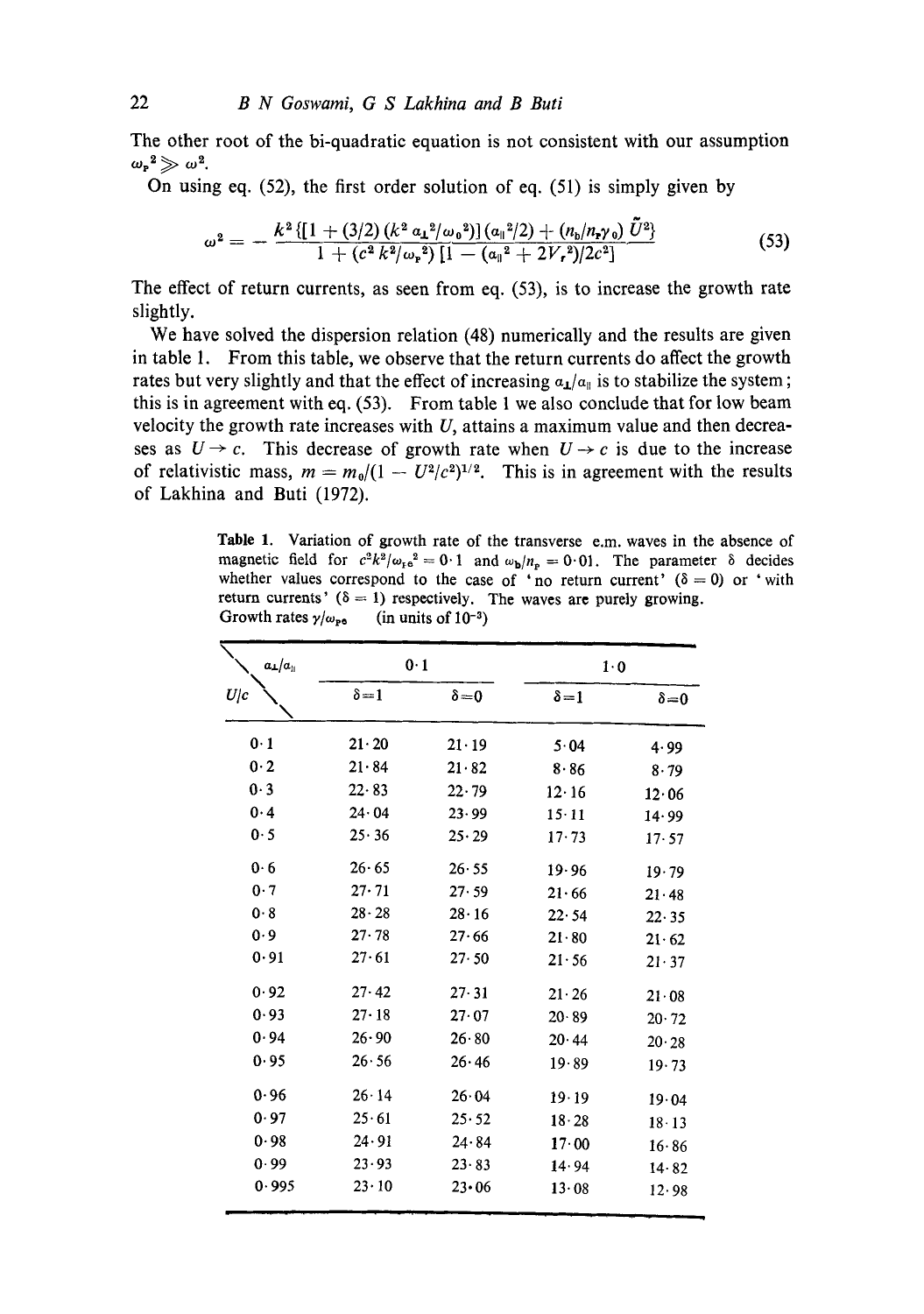# **4.2.** *Strong magnetic field*  $(\lambda = k^2 \alpha_1^2) \Omega^2 \ll 1$

Under the approximation,  $\lambda \ll 1$  the elements of **R** get simplified but all are nonvanishing (see Appendix B) and we have to use the full dispersion relation

$$
R_{zs} (R_{yy}R_{ss} + R_{yz}^2) + R_{zy} (R_{zy}R_{sz} + R_{yz}R_{zz}) + R_{zz} (R_{zy}R_{yz} - R_{yy}R_{zz}) = 0
$$
\n(54)

where  $R_{ij}$  are as given in Appendix B. However, if we assume  $\omega^2/\Omega_*^2 \approx 1/\gamma_0 \ll 1$ , the terms  $R_{xy}R_{yz}R_{zz}$  and  $R_{yy}R_{zz}$ <sup>2</sup> become much smaller than  $R_{xy}$ <sup>2</sup> $R_{zz}$  and hence can be neglected. When we do this, the dispersion relation (54) reduces to (neglecting ion contribution and dropping the subscript once again)

$$
\omega^{6} - \omega^{4} c^{2} k^{2} \left[ \left( 1 + \omega_{P}^{2} / \Omega^{2} \right) \left( \tau^{2} - \Phi \right) + 1 + \frac{\left( \tau^{2} - 1 \right) \omega_{P}^{2} / \Omega^{2}}{\left( 1 + \omega_{P}^{2} / \Omega^{2} \right)} \right] \n+ \omega^{2} c^{2} k^{2} \left[ c^{2} k^{2} \left( \tau^{2} - \Phi \right) - \frac{\omega_{b}^{2} U^{2} \left( 1 + \omega_{P}^{2} / \Omega^{2} \right)}{\gamma_{0} c^{2}} - \frac{V_{r}^{2} \omega_{P}^{4}}{c^{2} \Omega^{2}} \right] \n+ \frac{\left( \tau^{2} - \Phi \right) \omega_{P}^{4} / \Omega^{2}}{\left( 1 + \omega_{P}^{2} / \Omega^{2} \right)} + \left[ 1 + \frac{\left( \tau^{2} - 1 \right) \omega_{P}^{2} / \Omega^{2}}{\left( 1 + \omega_{P}^{2} / \Omega^{2} \right)} \right] \frac{c^{2} U^{2} k^{4} \omega_{b}^{2}}{\gamma_{0}} = 0
$$
\n(55)

where

$$
\tau^2 = (1 + \omega_r^2/c^2 k^2) \text{ and } \Phi = \frac{1}{2} \frac{\alpha_{\parallel}^2}{c^2} \frac{\omega_r^2}{\Omega^2} \left(1 + \frac{2V_r^2}{\alpha_{\parallel}^2}\right)
$$
(56)

Since eq. (55) is a cubic equation in  $\omega^2$  with coefficient of constant term positive, it will always give one negative root for  $\omega^2$ . However, for  $\omega_p^2/\Omega^2 \geq 1$  we find that  $\omega^6$  term in eq. (55) is O ( $\omega^2/\Omega^2$  or  $\omega^2/\omega_r^2$ ) as compared to other terms. So neglecting this term (which amounts to suppressing the root  $\omega \sim \Omega$  or  $\omega_r$ , which in any case is an invalid root) in eq. (55), the resulting quadratic equation in  $\omega^2$ , for the growth rate, yields

$$
\gamma^2 \equiv -\omega^2 \approx \frac{(n_b/n_{\rm F}\gamma_0)k^2 U^2}{1 + \frac{c^2 k^2}{\omega_{\rm F}^2} - \frac{k^2 (\alpha_{\rm II}^2 + 2V_r^2)}{2\Omega^2} - \frac{V_r^2 \omega_{\rm F}^2}{c^2 \Omega^2} \left[1 + \frac{(\tau^2 - 1) \omega_{\rm F}^2/\Omega^2}{1 + \omega_{\rm F}^2/\Omega^2}\right]^{-1} \tag{57}
$$

From eq. **(57),** we can immediately conclude that the growth rates will increase with  $V_{\mathbf{r}}$ .

Once again we have solved the general dispersion relation (54) numerically. Some of the results obtained are shown in table 2, which shows that the effect of return current is important when  $\omega \sim \Omega_e$ . For  $\omega$  deviating too much from  $\Omega_e$ , the effect of return current on the growth rate is very small.

**A** brief comment on the heating produced by these transverse e.m. instabilities is in order here. Computer simulation experiments (Davidson *et a1* 1971, Davidson *et* a1 1972) have shown that the bulk response of the plasma, such as heating, is in very good agreement with the predictions of space averaged quasilinear theory in the initial stages of the instability. The computer simulation experiments also show that the magnetic field fluctuations get saturated *via* magnetic trapping governed by the equation

$$
\gamma_k \simeq \omega_{\rm B} \tag{58}
$$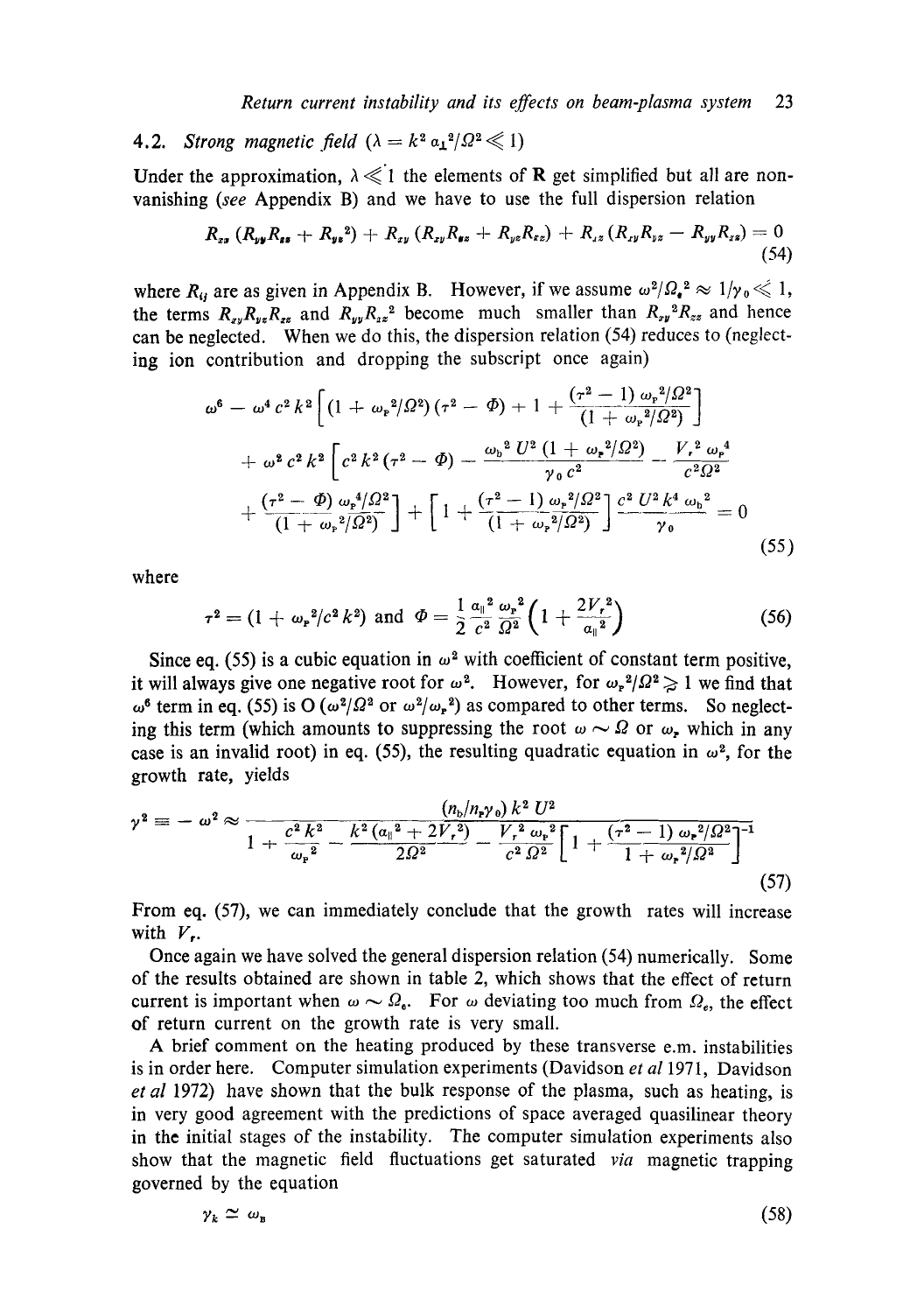Table 2. Variation of growth rate and real frequency in the presence of a magnetic field for  $c^2 k^2/\omega_{\text{pe}}^2 = 0.1$ ,  $n_b/n_p = 0.1$ , and  $a_{\parallel}/c = 10^{-2}$ . The parameter  $\delta$  distinguishes the ' no return currents' ( $\delta = 0$ ) case from the ' with return current' ( $\delta = 1$ ) case.

| $\Omega/\omega_{\rm D}$        | $1\cdot 2$ |                                 |              | 1·6                                         |              |                                                     | 5.0                         |                                             |              |                                 |              |              |
|--------------------------------|------------|---------------------------------|--------------|---------------------------------------------|--------------|-----------------------------------------------------|-----------------------------|---------------------------------------------|--------------|---------------------------------|--------------|--------------|
| $\gamma/\omega_{\rm p}$ (10-6) |            | $\omega_{\rm r}/\omega_{\rm p}$ |              | $\gamma/\omega_{\rm p}$ (10 <sup>-5</sup> ) |              | $\omega_r/\omega_p$                                 |                             | $\gamma/\omega_{\rm p}$ (10 <sup>-4</sup> ) |              | $\omega_{\rm r}/\omega_{\rm p}$ |              |              |
| U/c                            |            | $\delta = 1$ $\delta = 0$       | $\delta = 1$ | $\delta = 0$                                |              | $\delta = 1$ $\delta = 0$ $\delta = 1$ $\delta = 0$ |                             |                                             | $\delta = 1$ | $\delta = 0$                    | $\delta = 1$ | $\delta = 0$ |
| 0.92                           | 1.19       | 0.87                            | 1.08         | 1.07                                        | 4.02         | 4.03                                                | $1 \cdot 07$                | 1.07                                        | 3.27         | 3.27                            | 1.03         | 1.03         |
| 0.93                           | 1.36       | 0.99                            | 1.08         | $1 \cdot 07$                                | 4.30         | 4.31                                                | 1.07                        | $1 \cdot 07$                                | $3 \cdot 28$ | 3.28                            | $1 - 03$     | 1.03         |
| 0.94                           | 1.52       | $1 \cdot 12$                    | $1 \cdot 07$ | 1.07                                        | 4.55         | $4.56 \quad 1.07$                                   |                             | $1 \cdot 06$                                | $3 \cdot 28$ | 3.28                            | 1.03         | 1.03         |
| 0.95                           | 1.69       | 1.26                            | $1 \cdot 07$ | $1 \cdot 06$                                | 4.78         |                                                     | $4.79$ $1.06$ $1.06$ $3.27$ |                                             |              | $3 \cdot 27$                    | $1 \cdot 03$ | 1.03         |
| 0.96                           | 1.87       | $1 - 42$                        | $1 \cdot 07$ | 1.06                                        | 4.99         | $5 \cdot 00$                                        | 1.06                        | $1 \cdot 06$                                | $3 \cdot 24$ | $3 \cdot 24$                    | 1.02         | 1.62         |
| 0.97                           | 2.07       | 1.58                            | 1.07         | 1.06                                        | $5 \cdot 19$ | $5 \cdot 19$                                        | $1 \cdot 06$                | 1.06                                        | 2.99         | 2.99                            | 1.02         | 1.02         |
| 0.98                           | 2.29       | 1.77                            | 1.06         | 1.06                                        | 5.38         |                                                     | $5.38 \quad 1.05$           | 1.05                                        | $2 \cdot 77$ | 2.73                            | 0.95         | 0.95         |
| 0.99                           | 2.55       | $2 \cdot 00$                    | 1.06         | 1.06                                        | 5.57         | 5.57                                                | 1.05                        | 1.05                                        | 2.90         | 2.90                            | 1.04         | 1.04         |
| 0.995                          | 2.72       | $2 \cdot 15$                    | 1.06         | 1.05                                        | 5.68         | 5.68                                                | $1 - 0.5$                   | 1.05                                        | 3.08         | 3.08                            | 1.04         | 1.04         |
| 0.999                          | 2.93       | 2.35                            | 1.06         | 1.05                                        | 5.80         | 5.80                                                | $1 \cdot 05$                | 1.05                                        | $3 \cdot 16$ | 3.15                            | 1.03         | 1.03         |

where  $\omega_{\mu} = | e k V_{\mu} B_{k} / mc |^{1} (B_{k} \text{ being the magnetic field amplitude and } V_{\mu} \text{ is the})$ characteristic particle velocity perpendicular to the direction of propagation) is the bounce frequency of the electrons in the potential of the magnetic fluctuations. A rough estimate of the rate of heating due to such an instability when  $\omega \sim \Omega_e \sim \omega_{\rm re}$ (the region, where the effect of return currents according to table 2 is most significant, was made by using quasilinear equations governing the rate of change of kinetic energy (Davidson *et al* 1972). It is found that the rate of heating achieved due to such an electromagnetic instability is extremely small compared to the rates obtained due to e.s instabilities *(see* section 3.1 c).

### 5. **Conclusion**

The return currents, arising because of the motion of a relativistic beam of electrons through a nonrelativistic plasma affect the stability of the waves excited by the beamplasma interaction in a number of ways. These currents destabilize the electrostatic waves by exciting a return current instability which requires smaller beam currents than the one required for exciting the usual beam plasma e-e instability. The electromagnetic waves propagating along the direction of the magnetic field are stabilized by these currents. The growth rates of e.m. waves propagating in the transverse direction are, however, slightly increased by the presence of these currents. The return current instability can heat the plasma to keV temperatures. Moreover, when the ion-sound turbulence generated by the return current decays *via* scattering of ion-sound waves by electrons, the return current delivers energy to the plasma at the rate of  $\sim (m/M)^{\frac{1}{2}} (V_r/C_s) \omega_{\text{pl}}$ .

In this study the return velocities were taken to be nonrelativistic as the analysis was restricted to beam densities much smaller than the plasma density. It would be of interest to extend the analysis for relativistic return velocities and also for the case where the plasma temperatures are high, *i.e.*  $k_B T \sim mc^2$ . This work will be reported in a forthcoming paper.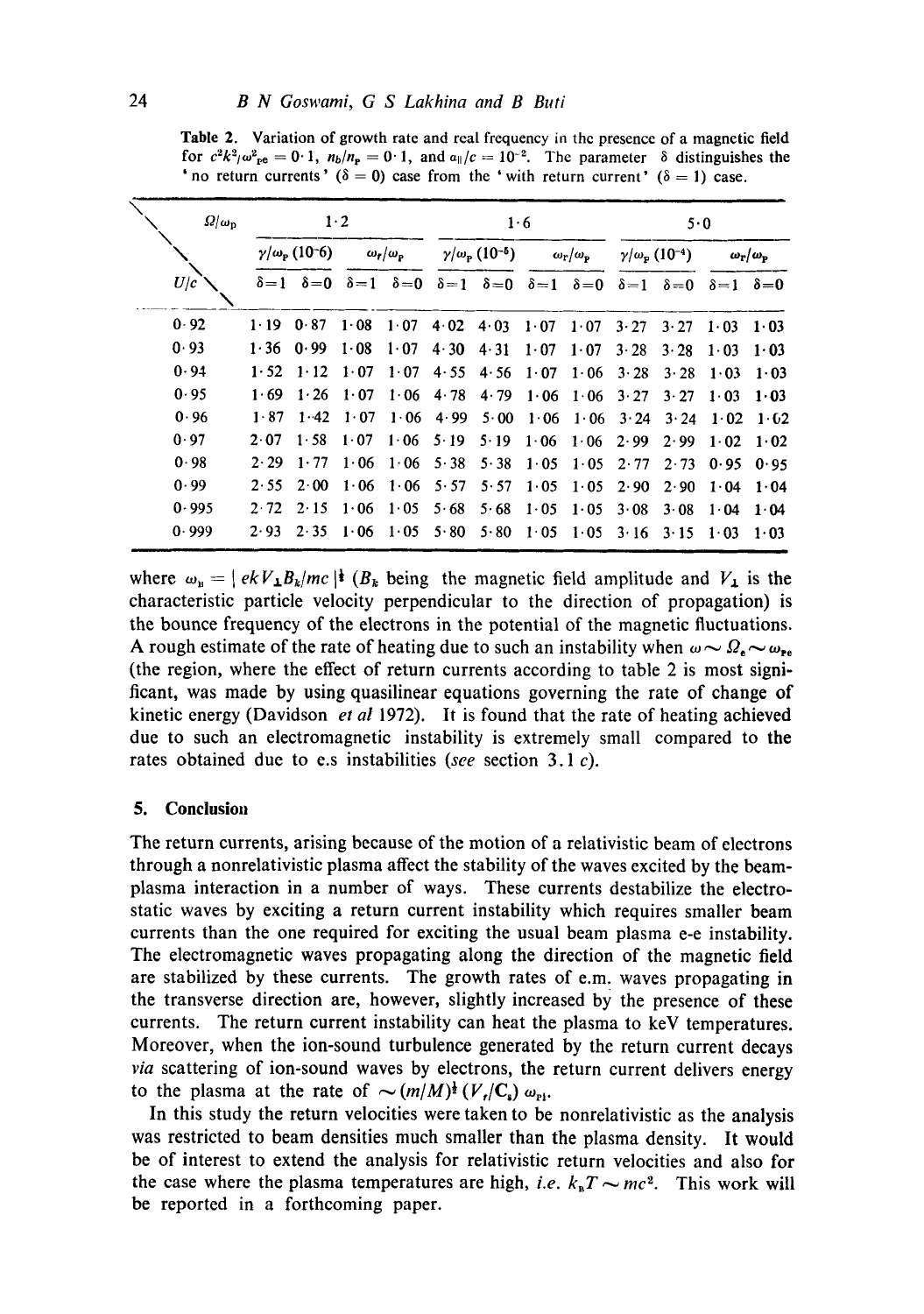# **Aeknowledgemonts**

G S Lakhina is thankful to the Council of Scientific and Industrial Research, New Delhi, for the grant of a fellowship. A part of this work was done when B Buti held a Senior Postdoctoral Research Associateship of NAS-NRC (USA).

# **Appendix A**

The elements of  $\sigma$  defined by eq. (6) can be evaluated by doing the integrations as indicated by Montgomery and Tidman (1964) and Bernstein (1958). For the case of plasma characterized by the distribution function as given by eq. (2) the various  $\sigma_{ij}$  elements turn out to have the following form:

$$
\sigma_{\sigma\sigma}^{\ P} = \sum_{j} \omega_{\rm{pj}}^{2} \sum_{n=-\infty}^{\infty} \frac{n^{2} J_{n}(\lambda_{j}) e^{-\lambda_{j}}}{\lambda_{j}} \left[ 1 - \frac{n \Omega_{j}}{k_{\parallel} \alpha_{\parallel_{j}}} Z(\mu_{\rm{nj}}) + \frac{\alpha_{\rm{Lj}}^{2}}{2 \alpha_{\parallel_{j}}^{2}} Z'(\mu_{\rm{nl}}) \right]
$$
(A-1)

$$
\sigma_{\mathbf{s}\mathbf{y}}^{\mathrm{P}} = - \sigma_{\mathbf{y}\mathbf{s}}^{\mathrm{P}} = \sum_{j} \omega_{\mathrm{Pj}}^{2} \sum_{n=-\infty}^{\infty} \frac{i n F_{1}(\lambda_{j})}{\lambda_{j}} \left[ 1 - \frac{n \Omega_{j}}{k_{\parallel} a_{\parallel j}} Z(\mu_{\mathrm{n}j}) + \frac{a_{1j}^{2}}{2a_{\parallel j}^{2}} Z'(\mu_{\mathrm{n}j}) \right]
$$
\n(A-2)

$$
\sigma_{\epsilon s}^{\ \ \ r} = \sigma_{\epsilon s}^{\ \ \ r} = \sum_{j} \omega_{rj}^{2} \sum_{n=-\infty}^{\infty} \frac{n^{2} I_{n}(\lambda_{j}) e^{-\lambda_{j}}}{2\lambda_{j}} \frac{k_{\perp}}{k_{\parallel}}
$$
\n
$$
\times \left[ \left( \frac{\alpha_{||_{j}}^{2}}{\alpha_{1j}^{2}} + \frac{\omega}{n\Omega_{j}} - 1 \right) \frac{\alpha_{1j}^{2}}{\alpha_{||_{j}}^{2}} Z'(\mu_{nj}) - \frac{2V_{r}}{\alpha_{||_{j}}} Z(\mu_{nj}) \right] \tag{A-3}
$$

$$
\sigma_{yy}^{\ P} = \sum_{j} \omega_{pj}^{2} \sum_{n=-\infty}^{\infty} \Phi_{1}(\lambda_{j}) \left[ 1 - \frac{n \Omega_{j}}{k_{\parallel} a_{\parallel j}} Z(\mu_{nj}) + \frac{a_{1j}^{2}}{2 a_{\parallel j}^{2}} Z'(\mu_{nj}) \right] \quad (A-4)
$$

$$
\sigma_{y z}^{P} = -\sigma_{z y}^{P} = \sum_{j} \omega_{r j}^{2} \sum_{n=-\infty}^{\infty} \frac{\Omega_{j} F_{1}(\lambda_{j})}{i k_{\perp} k_{\parallel} \alpha_{\perp j}^{2}} \Biggl[ \Biggl( \omega - n \Omega_{j} \frac{\alpha_{\perp j}^{2}}{\alpha_{\parallel j}^{2}} + n \Omega_{j} \Biggr) Z'(\mu_{nj}) - \frac{2 n \Omega_{j} V_{r}}{\alpha_{\parallel j}} Z(\mu_{nj}) \Biggr]
$$
\n(A-5)

$$
\sigma_{ss}^{P} = -\sum_{j} \omega_{rj}^{2} \sum_{n=-\infty}^{\infty} \frac{I_{n}(\lambda_{j}) e^{-\lambda_{j}}}{k_{\parallel} \alpha_{\parallel_{j}}} \left( \omega \left[ \frac{1}{2} Z''(\mu_{n}) - \frac{V_{r}}{\alpha_{\parallel_{j}}} Z'(\mu_{n}) + Z(\mu_{n}) \right] \right) + n\Omega_{j} \left\{ \frac{1}{2} \left( \frac{\alpha_{\parallel j}^{2}}{\alpha_{\perp j}^{2}} + 1 \right) Z''(\mu_{n}) - \frac{V_{r}}{\alpha_{\parallel_{j}}} \left( 1 + \frac{\alpha_{\parallel j}^{2}}{\alpha_{\perp j}^{2}} \right) Z'(\mu_{n}) \right. + \left[ \frac{\alpha_{\parallel j}^{2}}{\alpha_{\perp j}^{2}} \left( 1 + \frac{2V_{r}^{2}}{\alpha_{\parallel j}^{2}} \right) + 1 \right] Z(\mu_{n}) \right\} \right) \tag{A-6}
$$

where

$$
\lambda_{j} = (k^{2} \alpha_{\mathbf{I}_{j}}^{2})/(2\Omega_{j}^{2}), \qquad \mu_{n j} = \frac{\omega + k_{\parallel} |V_{r}|}{k_{\parallel} \alpha_{\parallel j}} - \frac{n \Omega_{j}}{k_{\parallel} \alpha_{\parallel j}}
$$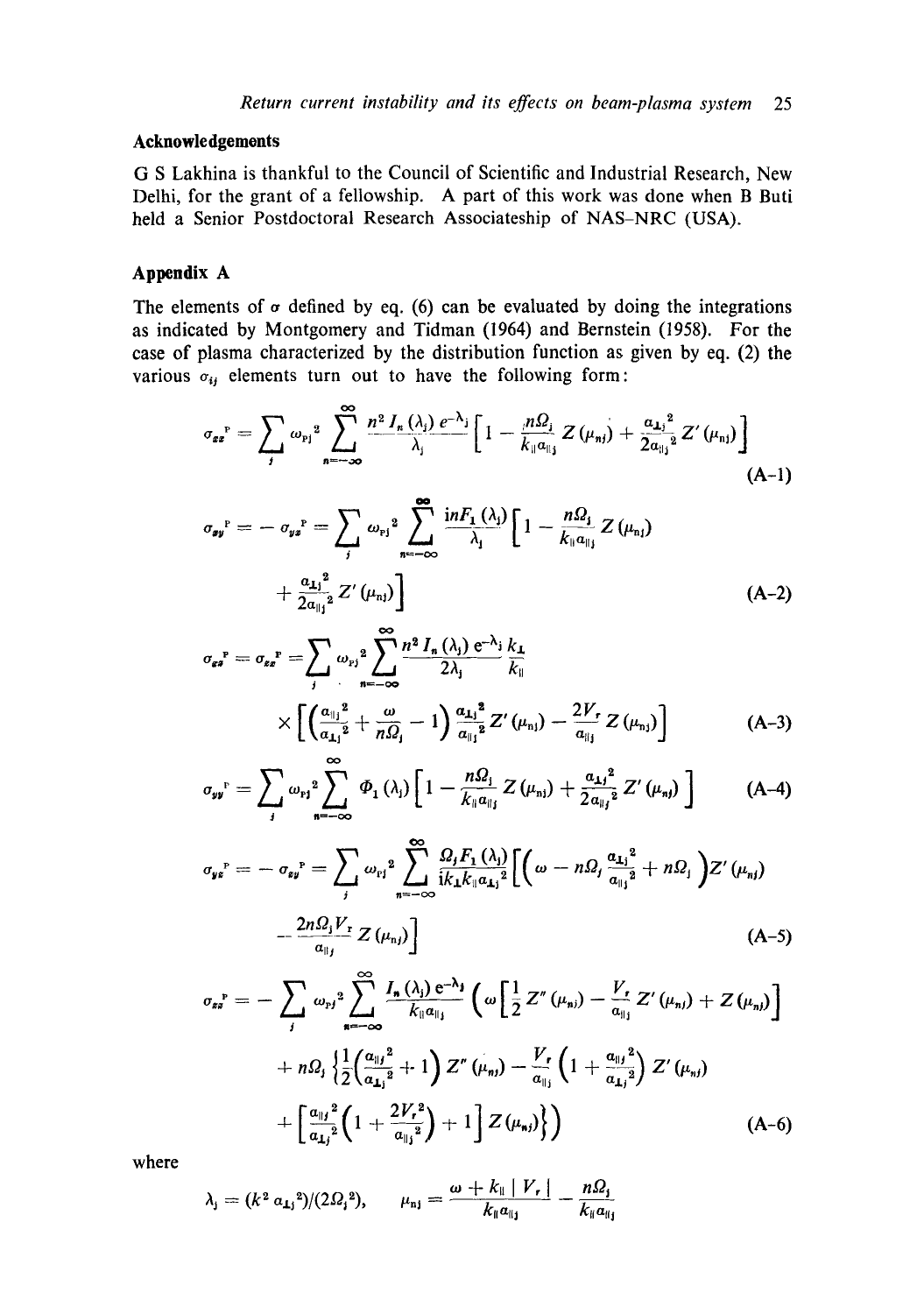*B N Goswami, G S Lakhina and B Buti* 

$$
F_1(\lambda) = \frac{\lambda}{2} \frac{d}{d\lambda} \{e^{-\lambda} [I_n(\lambda) - I_{n+1}(\lambda)]\} + \frac{n}{2} e^{-\lambda} [I_n(\lambda) - I_{n+1}(\lambda)]
$$
  

$$
- \frac{1}{2} I_{n+1}(\lambda) e^{-\lambda}
$$
  

$$
\Phi_1(\lambda) = \lambda \frac{d}{d\lambda} \{e^{-\lambda} [I_n'(\lambda) - I_n(\lambda)]\} + e^{-\lambda} I_n'(\lambda)
$$
 (A-7)

and

$$
Z(\mu) = \pi^{-1/2} \int_{-\infty}^{\infty} dx e^{-a^2}/(x - \mu)
$$

is the plasma dispersion function (Fried and Conte 1961) and  $I_n(\lambda)$  is the modified Bessel function of nth order.

The elements of  $a$  for the beam characterized by the distribution function as given by eq. (3) have been evaluated by Montgomery and Tidman (1964). These are given below for the sake of completeness:

$$
\sigma_{xx}^{\quad b} = -\omega_{be}^2\left(-\omega + k_{\parallel}U\right)^2 A\tag{A-8}
$$

$$
\sigma_{xy}^{\ b} = - \sigma_{yx}^{\ b} = - i \Omega_{e}^{\ r} \omega_{be}^{2} (- \omega + k_{\parallel} U) \Lambda \tag{A-9}
$$

$$
\sigma_{xx}^{\ b} = \sigma_{zx}^{\ b} = k_{\parallel} U \omega_{\rm be}^2 \left( -\omega + k_{\parallel} U \right) A \tag{A-10}
$$

$$
\sigma_{yy}^{\quad b} = -\omega_{be}^2\left(-\omega + k_{\parallel}U\right)^2 A\tag{A-11}
$$

$$
\sigma_{y*}^{\ \ b} = -\sigma_{zy}^{\ \ b} = -\mathrm{i}k_{\perp}U\omega_{\ b e}^2\Omega_{c}^{\ \ r}\Lambda\tag{A-12}
$$

$$
\sigma_{zz}^{\quad b} = -\frac{\omega \omega_{be}^2}{\Omega_e} \frac{\partial}{\partial P} \left[ \frac{\Omega_e P}{\gamma_0 \left( -\omega + k_{\parallel} U \right)} \right] - \omega_{be}^2 k_{\perp}^2 U^2 \varLambda \tag{A-13}
$$

where

$$
\varOmega_{\rm e}^{\;\rm r}=\varOmega_{\rm e}/\gamma_{\,0}
$$

and

$$
A = \gamma_0^{-1} \left[ \Omega_e^{1^2} - (-\omega + k_{\parallel} U)^2 \right]^{-1} \tag{A-14}
$$

## **Appendix B**

Elements of **R** for transverse propagation in the limit  $\lambda_i = k^2 a_{1i}^2 / 2Q_i^2 \ll 1$ :

$$
R_{xz} = -\omega^2 - \frac{\omega_{be}^2 \omega^2}{\gamma_0 (\Omega_e^{r^2} - \omega^2)} + \sum_j \frac{\omega_{ej}^2 \omega^2}{\omega^2 - \Omega_j^2}
$$
 (B-1)

$$
R_{xy} = -R_{yx} = -\frac{i\omega\Omega_{e}\omega_{be}^{2}}{\gamma_{0}^{2}(\Omega_{e}^{r^{2}}-\omega^{2})} + \sum_{j}\frac{i\omega\Omega_{j}\omega_{p j}^{2}}{\omega^{2}-\Omega_{j}^{2}}
$$
(B-2)

$$
R_{zz} = R_{zz} = -\frac{\omega_{\mathrm{bc}}^2 k U \omega}{\gamma_0 \left(\Omega_{\mathrm{c}}^{\mathrm{r}^2} - \omega^2\right)} + \sum_j \frac{k V_r \omega_{\mathrm{r}j}^2 \omega}{\omega^2 - \Omega_j^2}
$$
(B-3)

$$
R_{yy} = -\omega^2 + c^2 k^2 - \frac{\omega_{b}^2 \omega^2}{\gamma_0 (\Omega_e^{r^2} - \omega^2)} + \sum_j \frac{\omega^2 \omega_{rj}^2}{\omega^2 - \Omega_j^2}
$$
 (B-4)

$$
R_{yz} = -R_{zy} = -\frac{ikU\omega_{be}^{2}\Omega_{e}}{\gamma_{0}^{2}(\Omega_{e}^{r^{2}} - \omega^{2}} - \sum_{j}\frac{ikV_{r}\omega_{pj}^{2}\Omega_{j}}{\omega^{2} - \Omega_{j}^{2}}
$$
(B-5)

26